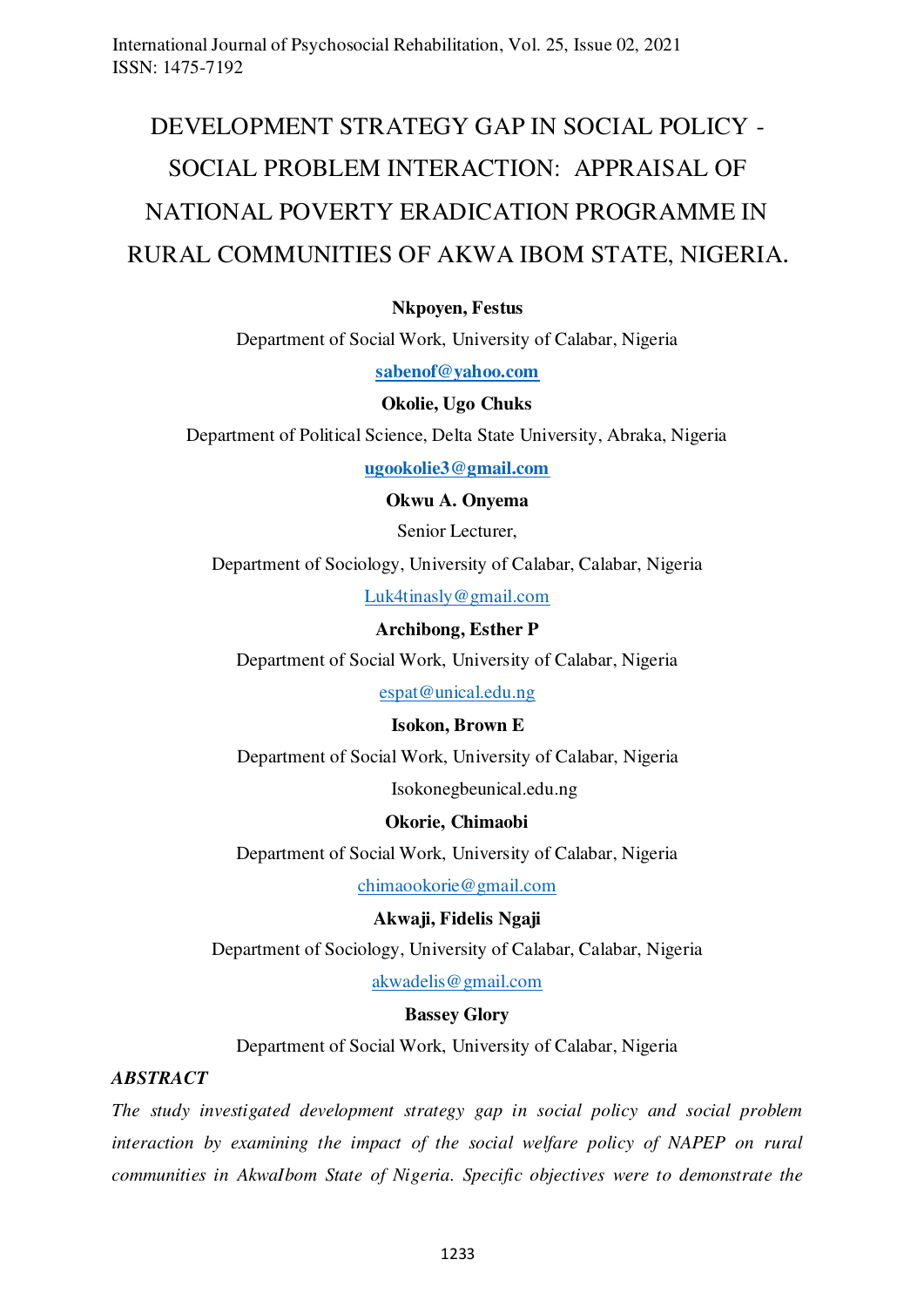*extent to which existing implementation gap foisted by non-participation of benefitting communities in poverty eradication programme, diversion of programme funds through corruption and non-commitment to policy execution impact on poverty reduction in rural communities. Relevant and related literature was reviewed. The human development (capability approach) was adopted as the theoretical framework. The Expost facto research design was adopted. Two local government areas (Oron and Udung Uko) constituted the study areas. Multistage sampling procedure was utilized to obtain the data using a 26-item research instrument from 400 respondents determined through the use of Taro Yamene sample size determination formula. Data were analysed using Chi-square(X2) statistical technique. Thestudy revealed that a significant association exists between non-participation of beneficiary communities in poverty eradication project design/implementation at local level and poverty reduction in rural communities; a significant relationship exists between corrupt practices and poverty reduction in rural communities, poor policy implementation strategy has a significant association with poverty reduction in rural communities. Analyses of data revealed that the calculated (x2) values of 42.46, 192.82 and 20.03 respectively were higher than the critical value of 7.81 Although NAPEP, the government intervention strategy has the potential to reduce poverty, but it has not been able to lift rural dwellers out of extreme poverty because of development gaps induced by non-inclusion of beneficiaries in program decisions, corrupt practices and poor policy implementation. Rural dwellers have not experienced the impact of NAPEP.* 

*Keywords: Social policy; social problem; NAPEP, rural communities.* 

#### **1 INTRODUCTION**

The "world is making quantum efforts in conquering global poverty. Since 1990, a quarter of the world has extricated itself from extreme poverty with less than \$1.90 per day. As households overcome the poverty trap, an individual's social and economic lives experience qualitative improvement. Since 1990, the percentage of child mortality from preventable causes such as poverty, hunger and disease has drastically reduced "falling from more than 35,000 a day to under 15,000" [\(World Vision, 2019\)](#page-25-0). "Although remarkable progress has been achieved in combating global extreme poverty, material deprivation and subjective wellbeing are still serious challenges in Sub-Saharan Africa. Even as poverty alleviation methods are still being implemented, poverty is exacerbated by conflict, poor governance, climate change and natural disasters, etc. Sub-Saharan African communities have consistency experienced rising incidence of people living in poverty" [\(World Vision, 2019\)](#page-25-0)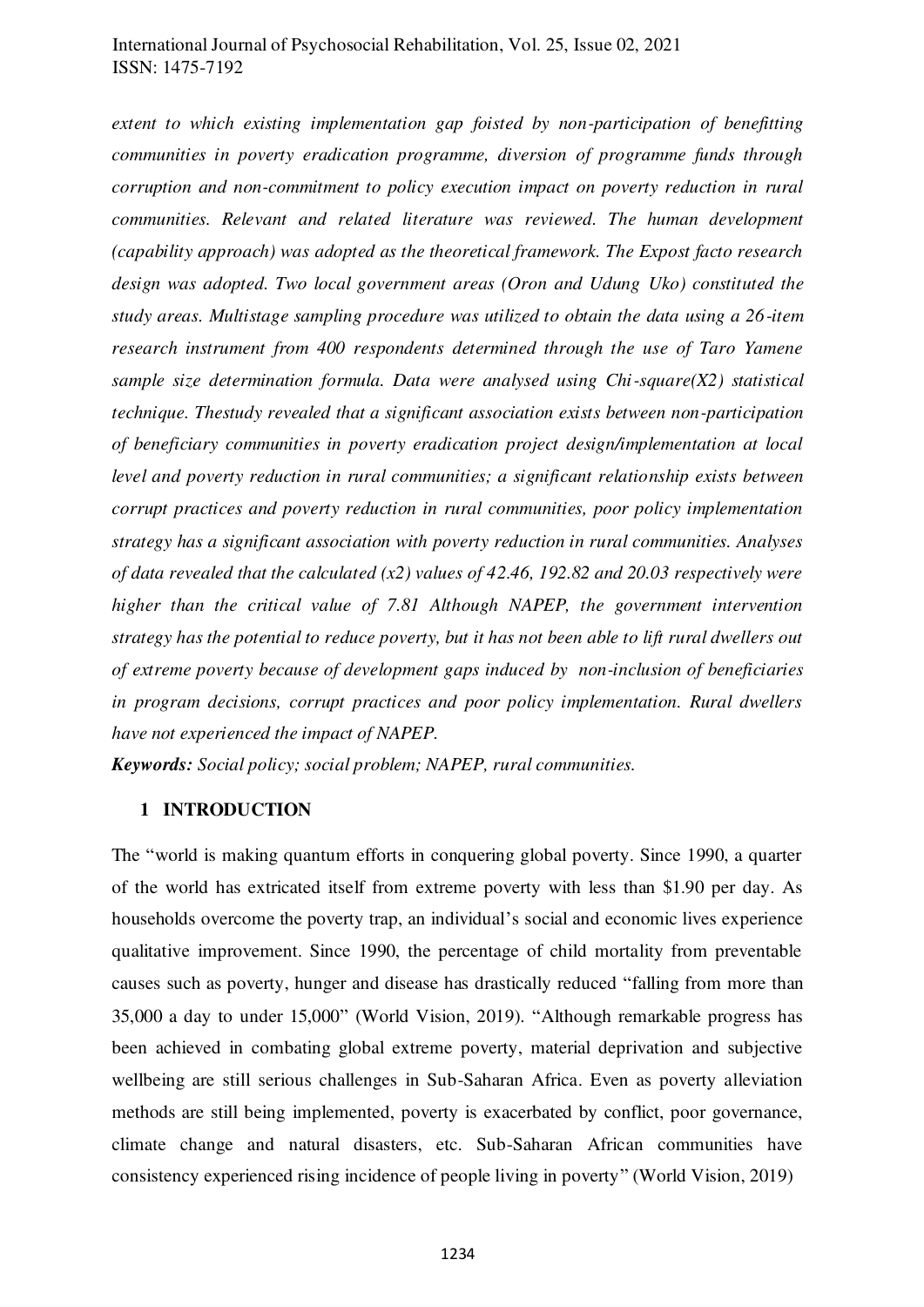Available statistics showed that "in 2015, 10 percent of the world's population lived on less than USD 1.90 a day, compared to 11 percent in 2013, and nearly 36 percent in 1990. In 2015, 736 million people lived on less than \$1.90 a day. More than half of the extremely poor live in Sub-Saharan Africa. The number of poor people in this region rose by 9 million, with 413 million people living on less than USD 1.90a day in 2015, higher than all other regions combined. By 2030, almost 9 out of 10 extreme poor will be found in Sub-Saharan Africa" (The World Bank Group, 2019). According to the 2018 Survey by the UN Development Programme, "1.3 billion in 104 developing countries, accounting for 74 percent of global population live in a multidimensional poverty condition" [\(World Vision,](#page-25-0)  [2019\)](#page-25-0). [Kazeem \(2018\)](#page-25-1) contended that the United Nations Sustainable Development Goals (SDG) to end extreme poverty by 2030 is not feasible due to Nigeria's poverty condition. "The world poverty clock shows that Nigeria has surpassed India as the country recording the highest proportion of poor people in the world. Nigeria has the largest extreme poverty population" [\(World Bank Group, 2019\)](#page-25-2). Available report by Toromade (2018) indicated that approximately 90.8 million Nigerians live on less than \$1.90 (#684) per day. This state of poverty level exists in Nigeria even though the "approximated 643.35 million people subjected to extreme poverty globally has reduced to 592.7 million". The "90.8 million Nigerians in extreme poverty constituted 46.4 percent of its estimated 195.6 million population in 2018 (Toromade, 2018). Most of the world's biggest nations have managed to alleviate extreme poverty except Nigeria. The agenda to reduce extreme poverty globally as reported in the United Nations' Sustainable Development Goals is already at risk of meeting the target in Sub-Saharan communities [\(Kazeem, 2018\)](#page-25-1).

Poverty in Nigeria poses one of the greatest challenges confronting our society. The 1995 World Summit for Social Development conceptualized absolute poverty as the condition characterized by severe deprivation of basic human needs including food, safe drinking water, sanitation facilities, health facilities, shelter, education and information [\(Nkpoyen,](#page-24-0)  [Nkoyo, and Bassey, 2013\)](#page-24-0). Despite alternative development strategies, many rural communities continue to register poor socio-economic conditions, rising inflation, lack of access to basic social services. In Nigeria, a significant proportion of economically active poor people are known to reside in rural areas. The feelings of rural dwellers towards their plight is occasioned by the inability of governments and Non-Governmental Organizations (NGOs) to efficiently harness resources to better the quality of lives, address governance challenges, forestall policy somersaults, etc. The persistence of rural poverty continues to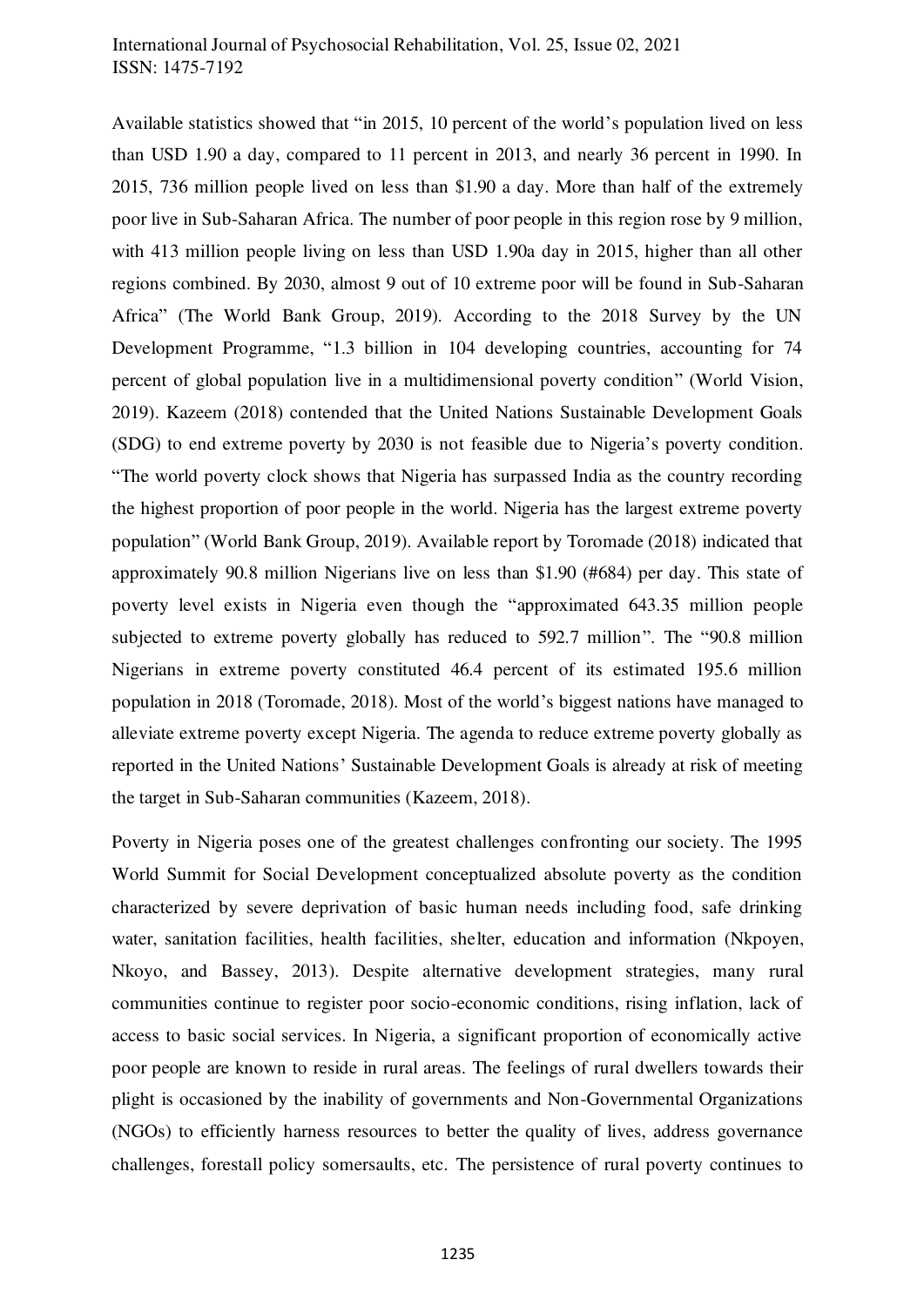widen the income gap between the rich and the poor and with implication for social inequality of rural dwellers, thereby increasing the magnitude of social problems in both rural and urban environments [\(Nkpoyen, Nkoyo and Bassey, 2013;](#page-24-0) [Nemedia, 2000\)](#page-23-0).

Poverty has been recognized as a universal social problem that must be eradicated if the world is to be humane, stable and just for the achievement of Sustainable Development Goals. While opening the World Summit for Sustainable Development (WSSD) in Johannesburg, South Africa in September 2002, Thabo Mbeki the then South African President, told delegates that "for the first time in human history, human society possesses the capacity, the knowledge and the resources to eradicate poverty and underdevelopment". [Kazeem \(2018\)](#page-25-1) had earlier observed that poverty is no longer inevitable and should not be tolerated; that its eradication is a practical possibility. Of those countries in the top ten in Africa living in extreme poverty, "only Ethiopia is on track to meet the United Nations' SDG of ending extreme poverty by 2030. Outside the top ten, only Ghana and Mauritania are also on track with the SDG target. Of the 15 countries across the world where extreme poverty is rising, 13 are currently in Africa" [\(Kazeem, 2018\)](#page-25-1).

Poverty elimination is a major focus of important funding agencies of the United Nations Organization: UNDP and IFAD- rural poverty reduction; UNFPA-women, reproductive health and family planning; UNICEM-women empowerment; UNICEF- children and the Girl Child. At the 1995 Copenhagen Summit, global leaders agreed to follow-up on the action and implementation program in partnership with all stakeholders for the overall reduction of poverty substantially in the shortest possible time [\(Ekong, 2003\)](#page-22-0).

Nigerian governments have responded to issues of poverty reduction through policy pronouncements and implementation. Hence, several strategies have been designed by Nigerian governments for purposes of empowering and improving the quality of life of the inhabitants. Despite all these efforts, poverty still exists in all its multi-dimensional facets in the population. Some of Nigeria's poverty alleviation social policies included: Operation Feed the Nation (OFN), National Accelerated Food Production Programme (NAFPP), Green Revolution, National Directorate of Employment (NDE,), Directorate of Food, Roads and Rural Infrastructure (DFRRI), Agricultural Development projects (ADB), Nigerian Agricultural and Cooperative Bank (NACB), National Fadama Development Programme (NFDP), The Nigerian Special Programme for Food Scarcity (SPFS), Family Support Programme (FSP, formerly Better Life Programme, BLP), People's Bank, Structural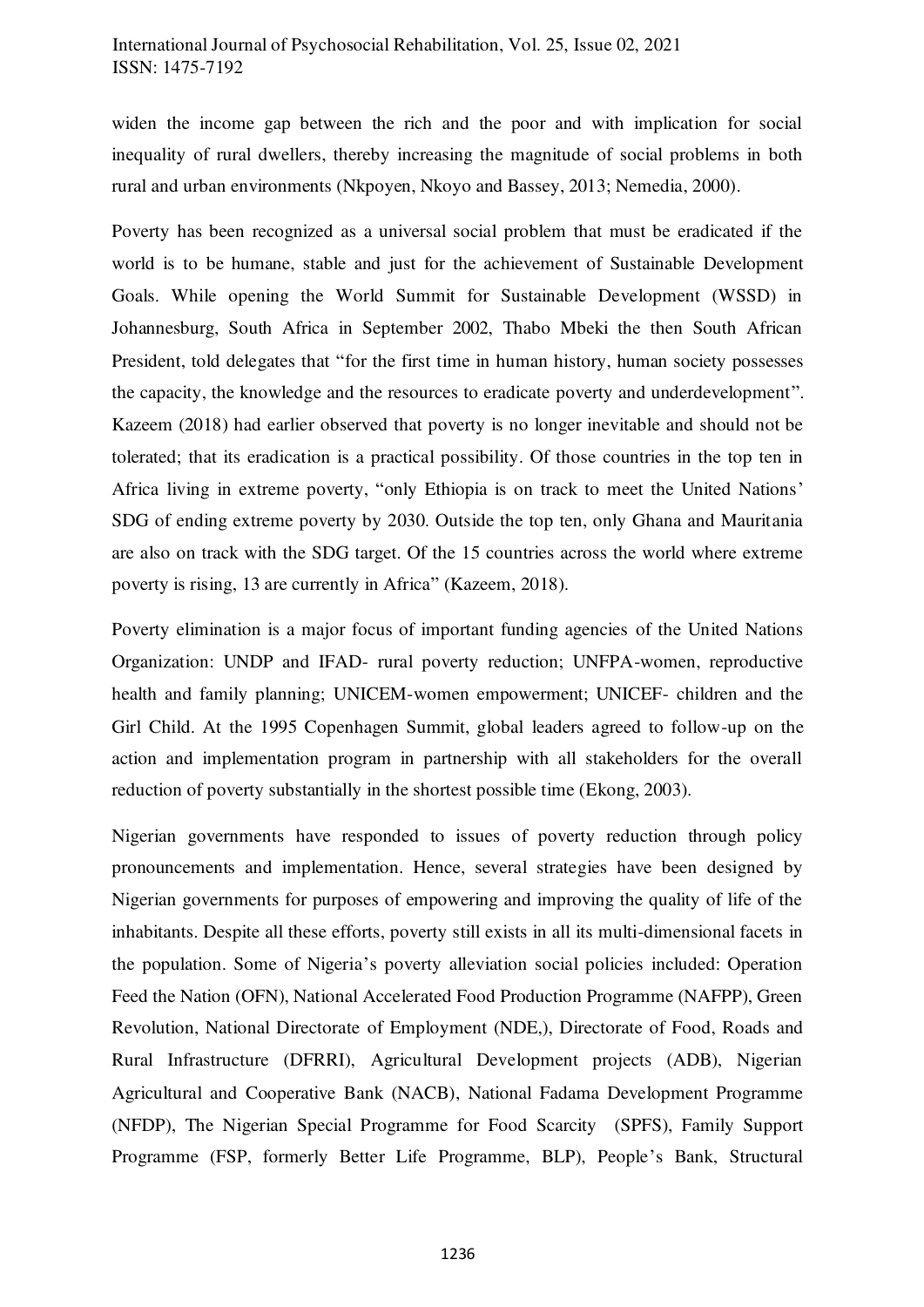Adjustment Programme (SAP), Oil Mineral Producing Area Development Commission (OMPADEC, now Niger Delta Development Commission- NDDC), Mass Transit Programme (MTP), Agricultural Development Project (ADP), Agricultural Credit Guarantee Scheme (ACGS) etc. [\(Nkpoyen&Adalikwu, 2009\)](#page-24-1).

The National Poverty Eradication Programme (NAPEP) policy framework was formulated in 2000 by the Obasanjo Administration. To achieve its objectives, NAPEP designated the following components: Youth Empowerment Scheme (YES) targeted at helping to address the problem of unemployment among the youths of Nigeria; Capacity Enhancement Scheme (CES) designed for people who have basic skills but need additional resources to avoid poverty and ensure wealth creation. Through CES, beneficiaries are provided with credit information and tools/equipment that may be needed for their trade, occupation or businesses; Community Enlightenment and Sensitization Scheme (COMESS) which is a collection of programs that employ various media to take the message of modest public support for self- help and active participation in poverty reduction and wealth creation activities to communities, using Radio, and Television programs, information brochure, workshops/seminars, and mobile video units; Social Welfare Service Scheme (SOWESS) is designed to promote projects that improve the social and personal well-being of Nigerians; Rural Infrastructure Development Scheme (RIDS) deals with the provision of potable and irrigation water, transport (rural and urban), rural energy and power supply; National Resource Development and Conservation Scheme (NRDCS)" [\(Fajinbesi&Uga, 2001\)](#page-23-1).

The "past social policies for alleviating poverty have not been successful because of the factors such as the exclusion of program beneficiaries from project design, corruption, poor implementation strategies and poor funding. Those multi-sectorial schemes have failed to transform and modernize rural communities in AkwaIbom state of Nigeria. Rural communities in UdungUko and Oron local government areas of AkwaIbom State have remained in a perpetual state of impoverishment. The people in these communities lack access to such fundamental necessities of life such as health services, education, potable water supply, minimum nutrition requirement to stay alive, and comfortable shelter, etc. The communities face social infrastructural deficiencies and low standard of living amid government poverty eradication policy" [\(Nkpoyen and Bassey, 2012;](#page-24-2) [Mbat,2019\)](#page-23-2).

The increasing incidence of poverty in rural areas has seriously hampered the optimal realization of rural dwellers potentials to embrace a better quality of life. Consequently,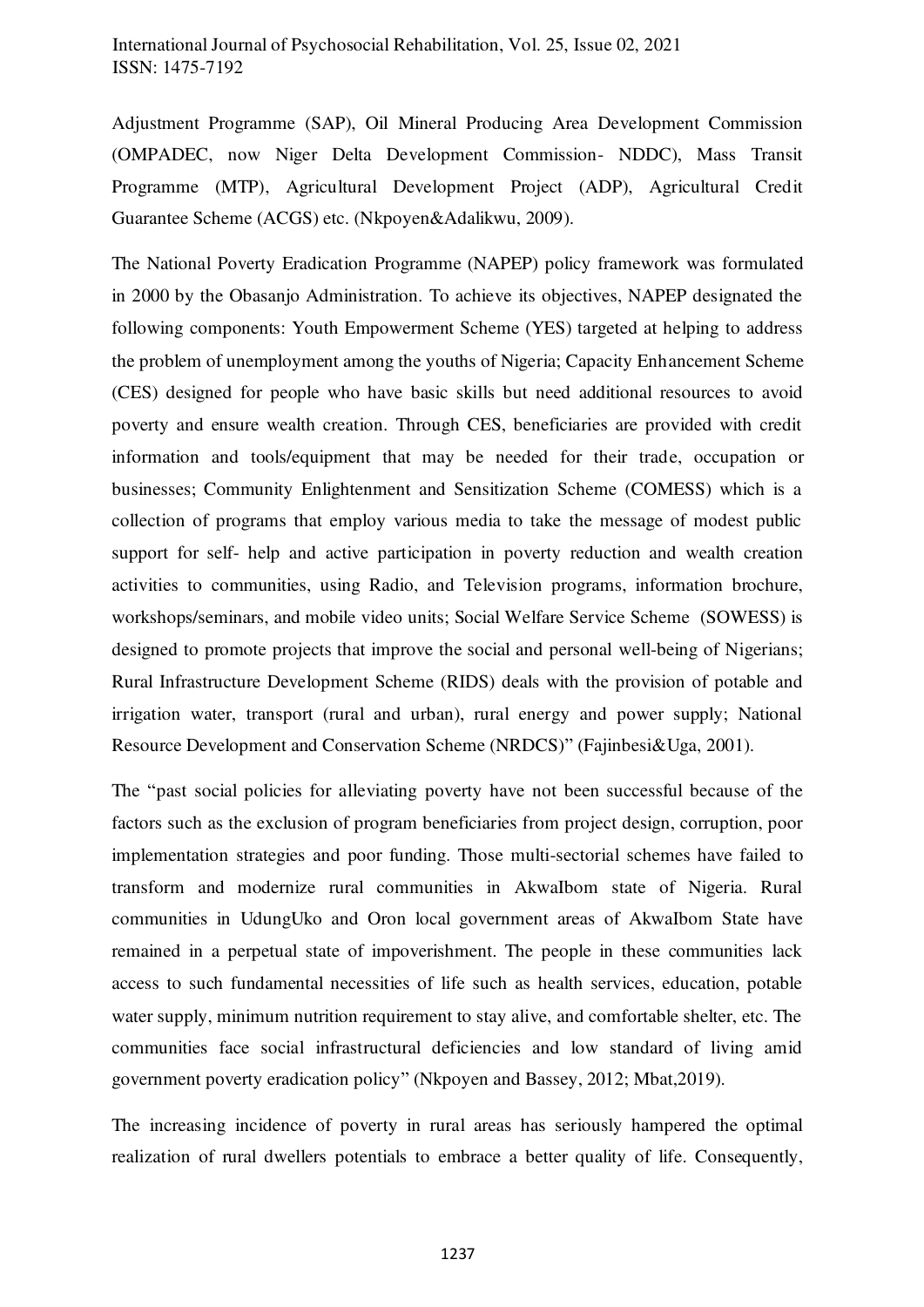governments at all levels have planned, initiated and executed several social policies ostensibly aimed at alleviating poverty. Experience so far demonstrates that rather than transform and bring about improvement in the standard of living, the rural communities have contrary to the objectives of social policies of poverty alleviation, continued to be impoverished. The silent majority of the rural populace continue to become victims of neglect, deprivation, and exploitation. Existing poverty alleviation social policies have not translated into tangible social benefits in the form of improved welfare. As laudable as these social policies have been, observably, the people's level of living has not positively changed. In other words, rural dwellers especially have not experienced "sustainable access to resources to tackle basic needs such as adequate access to food, potable water, health facilities, educational opportunities, housing, time for individual participation and social integration. Poverty situation seems to worsen as more policies aimed at alleviating it are initiated and implemented" [\(Nkpoyen and Bassey, 2012\)](#page-24-2). Based on the issues above, the study was carried out to determine the extent to which the National Poverty Eradication Programme has been able to bridge the gap between social policy and social problems in rural communities of AkwaIbom State, Nigeria.

#### **2 LITERATURE SURVEY**

#### **Social Welfare Policy of NAPEP and Poverty Reduction**

Poverty eradication has remained dominant in the agenda of development scholars as demonstrated in its emphasis in the just concluded Millennium Development Goals (MDGs) and now Sustainable Development Goal (SDGs). Reducing poverty in Nigeria has always been an agenda of the government for the past decades. The poverty level in Nigeria rose from 0.28 to 0.43 percent between 1980 and 1992. The situation deteriorated in 1996 to an average of 0.66 percent [\(Ake, 2004\)](#page-22-1). "The effort to mitigate the poverty situation resulted in the establishment of the National Poverty Eradication Programme in 2001" [\(FRN, 2001\)](#page-23-3). The poverty reduction components of NAPEP included: "Youth Empowerment Scheme (YES), Rural Infrastructure Development Scheme (RIDS), Social Welfare Service Scheme (SOWESS) and Natural Resources Development and Conservation Scheme (NRDCS) [\(Antai and Anam, 2014\)](#page-22-2). As part of NAPEP's implementation strategy in 2001, it received a take-off grant of  $\mathbb{H}_6$  billion. The money was utilized to establish NAPEP structures in 36 states, including Abuja (Federal Capital Territory) and the existing 744 local government councils. The money was also used in NAPEP employment generation intervention which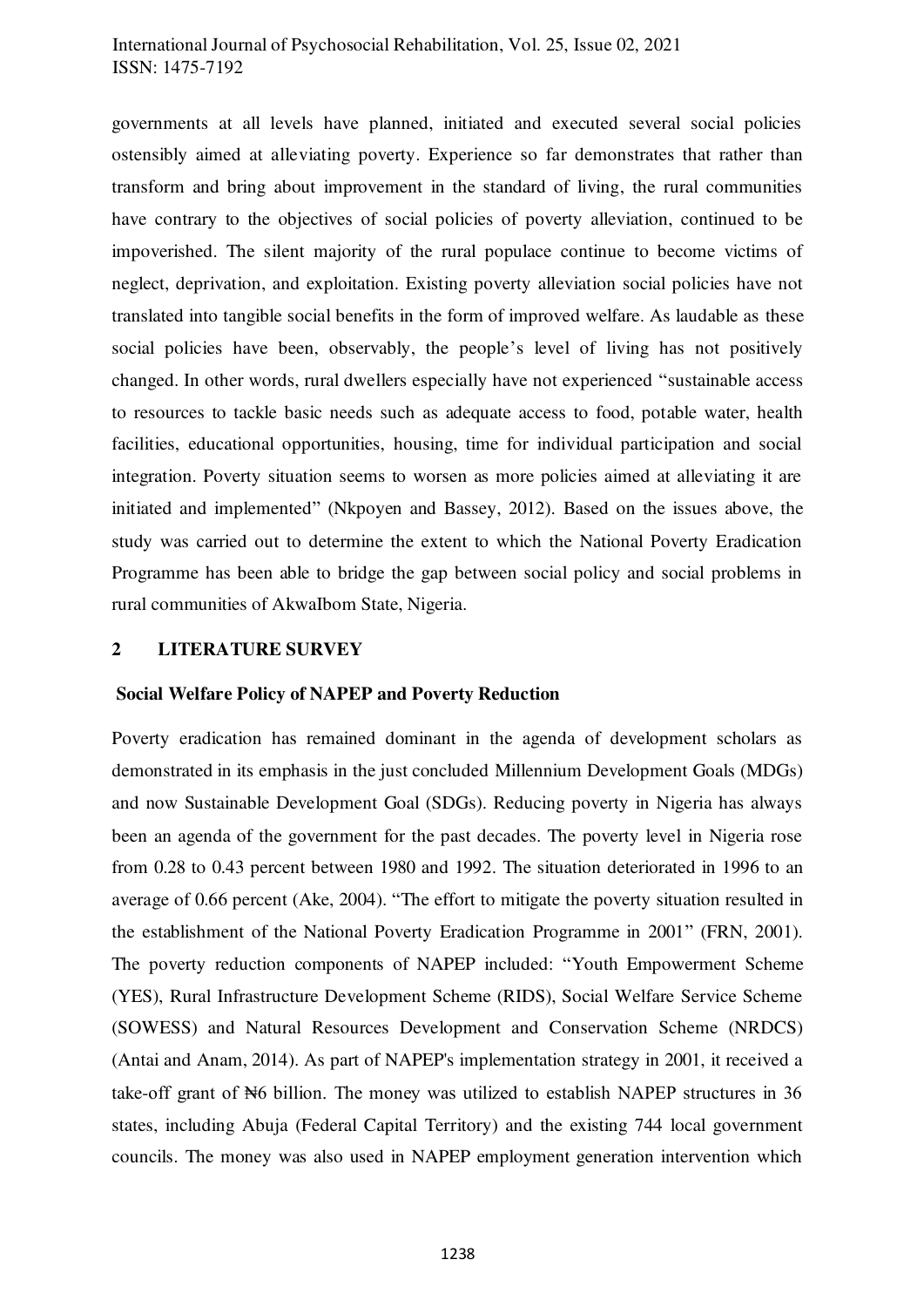led to the training of 100,000 youth, attachment of 50,000 unemployed Graduates in various places of work, training of over 5000 people in fashion design, the establishment of rural telephone networks in 125 local government areas. Additionally, the money aided the delivery of KEKE-NAPEP three-wheeled vehicle involving 2000 units in all state capitals. Also, 147 youth information centers were established across the senatorial district and the delivery of informal micro-credit ranging from  $\mathbb{N}10,000$  to  $\mathbb{N}50,000$  to 10,000 beneficiaries mostly women" [\(Anam, 2011\).](#page-22-3) 

The "central aim of social welfare policies is to reduce poverty. Every major industrialized nation has a set of programs that transfer between 10% and 30% of the country's gross domestic product (GDP) among the populace, a key goal of which is to improve the wellbeing of those at or near the bottom of the income distribution. Do these programs work? Several analysts contend that social welfare policies do indeed help to alleviate poverty. But the past two decades have witnessed a growing chorus of criticisms about the actual impact of poverty reduction interventions in the rural environment. Some averred that too little of the income that is transferred reaches the poor. Others suggested that by providing a safety net, such programs sap the initiative of the poor and thereby creating a 'poverty trap'" [\(Oti,](#page-25-3)  [2003\)](#page-25-3). Existing arguments and evidence in rural communities of Sub-Saharan African support the view that social welfare programs have failed to reduce poverty particularly because the programs have been elitist, urban focus isolating the rural communities in conceptualization, design, and implementation. "Many reasons have been advanced for the negligible poverty-reduction impact of social welfare policies: non -involvement of beneficiary communities in poverty alleviation programs, failure to ensure the successful implementation of the various programs and policies, slow economic growth, economic mismanagement, infrastructural deficiencies, weak political commitment, undue incursion by political sentiments [\(World Bank Group, 2019\)](#page-25-2). The policies also pay little attention to the framework of allocation of funds, sustainability aspects and the needed collaborative arrangement" [\(Nwafor, 1999\)](#page-24-3). Corruption has been implicated by [Obasi \(2001\)](#page-24-4) as a cause of poor implementation of the poverty program in Nigeria [\(Nkpoyen, Bassey&Uyang, 2014\)](#page-24-5).

# **Non-participation of beneficiary communities in program formulation/implementation and poverty reduction**

The success of social welfare policy depends on the level of community participation in such poverty alleviation projects. Njoku (2004) asserted that most social welfare policies by various governments in Nigeria at different times have produced minimal results in spite of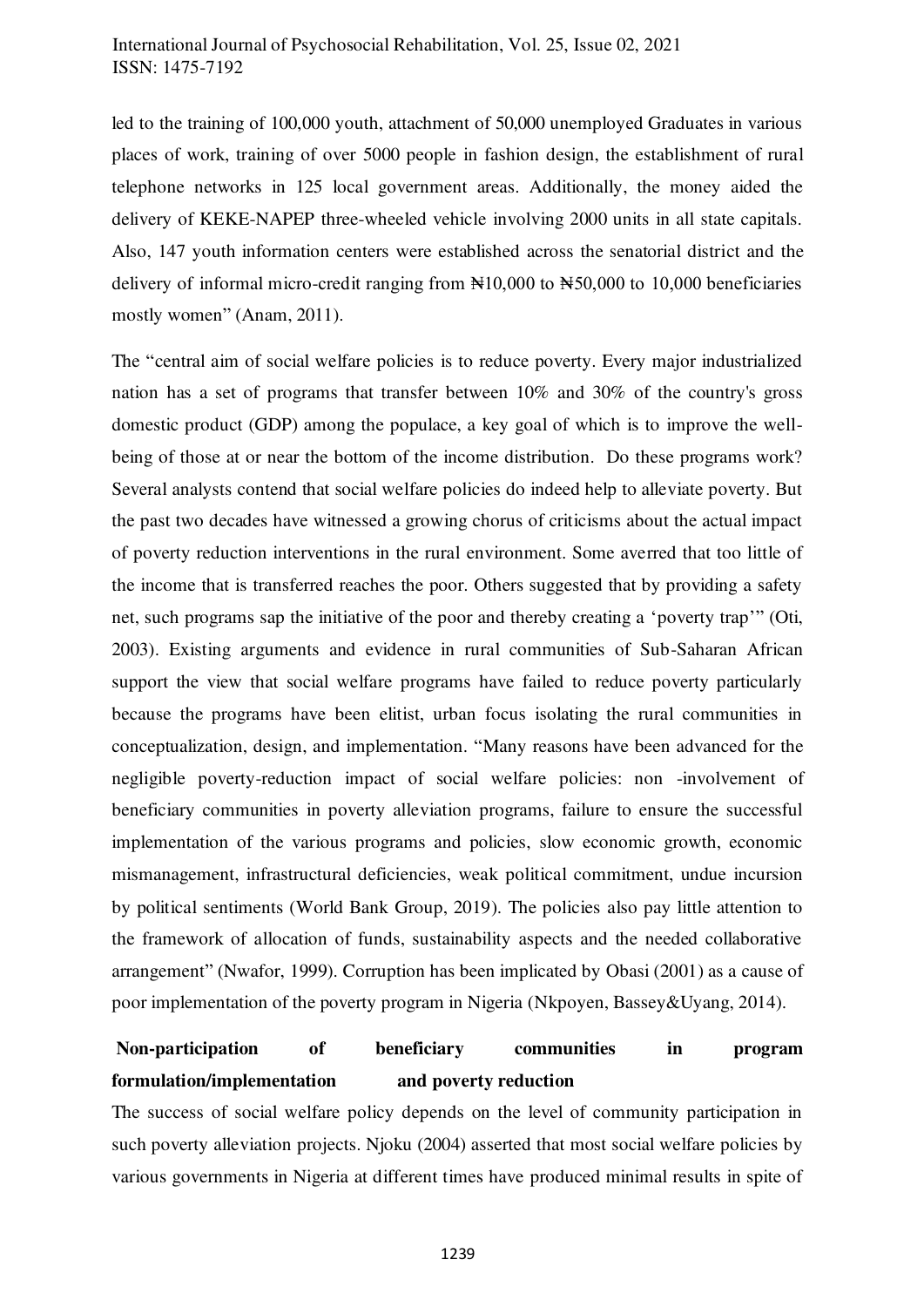the huge amount of resources committed into them. [Akinbode, \(1997\)](#page-22-4) realized from his study that past social welfare policies failed because the intended beneficiaries were not always involved in the program's designs. Participation enables poverty alleviation programs/projects to be erected on the strength, traditional beliefs and values of communities concerned (their social organizations, indigenous skills, aspiration, local leadership and energy potentials) thereby practically equipping villages with the capacity to handle their affairs on step by step basis [\(Akinbode, 1997\)](#page-22-4). Participation implies that the poverty alleviation project has taken cognizance of the socio-cultural milieu of the community. It empowers communities in the sense of increasing their capacity to define and analyze poverty alleviation efforts in line with community felt needs [\(Nkpoyen, and](#page-24-1)  [Adalikwu 2009\)](#page-24-1).

Participation by beneficiary communities serves as a vehicle for psychological satisfaction, motivation, and mobilization. By being involved in project decisions which concern their well-being, people can see that they have some control over the project and expected outcomes. This, in turn, makes it easier for local and external human materials to be tapped, pooled and mobilized for poverty reduction purposes [\(Nkpoyen, and Adalikwu 2009\)](#page-24-1). [Nkpoyen, and Adalikwu \(2009\)](#page-24-1) argued that in spite of all the efforts by various governments to design social welfare policy, poverty continues unperturbed. The policies have been unsuccessful because the center point, the views of the people supposed to benefit are not considered in policy design and implementation strategies. In most parts of Nigeria, social policies by the federal government have been made to empower as many individuals as possible, yet the level of poverty has been sustained because the beneficiaries are neglected in program design and implementation. [Nkpoyen, and Adalikwu, \(2009\)](#page-24-1) contended that "if poverty alleviation programs are to be successful, careful attention has to be given to some design issues. They suggested that all poverty-related programs/ policies should determine the form of poverty to be addressed, identify possible approaches to be adopted, apply suitable principles for selecting particular programs, determined how the intended beneficiaries are to be identified and involve them in such program design". Policies and programs dealing with poverty should involve the grassroots, the beneficiaries through a kind of dialogue where it will involve majority and evaluation. This will make the people to be adequately informed of the objectives, plans and eventual execution processes [\(Ameh, 2010\)](#page-22-5).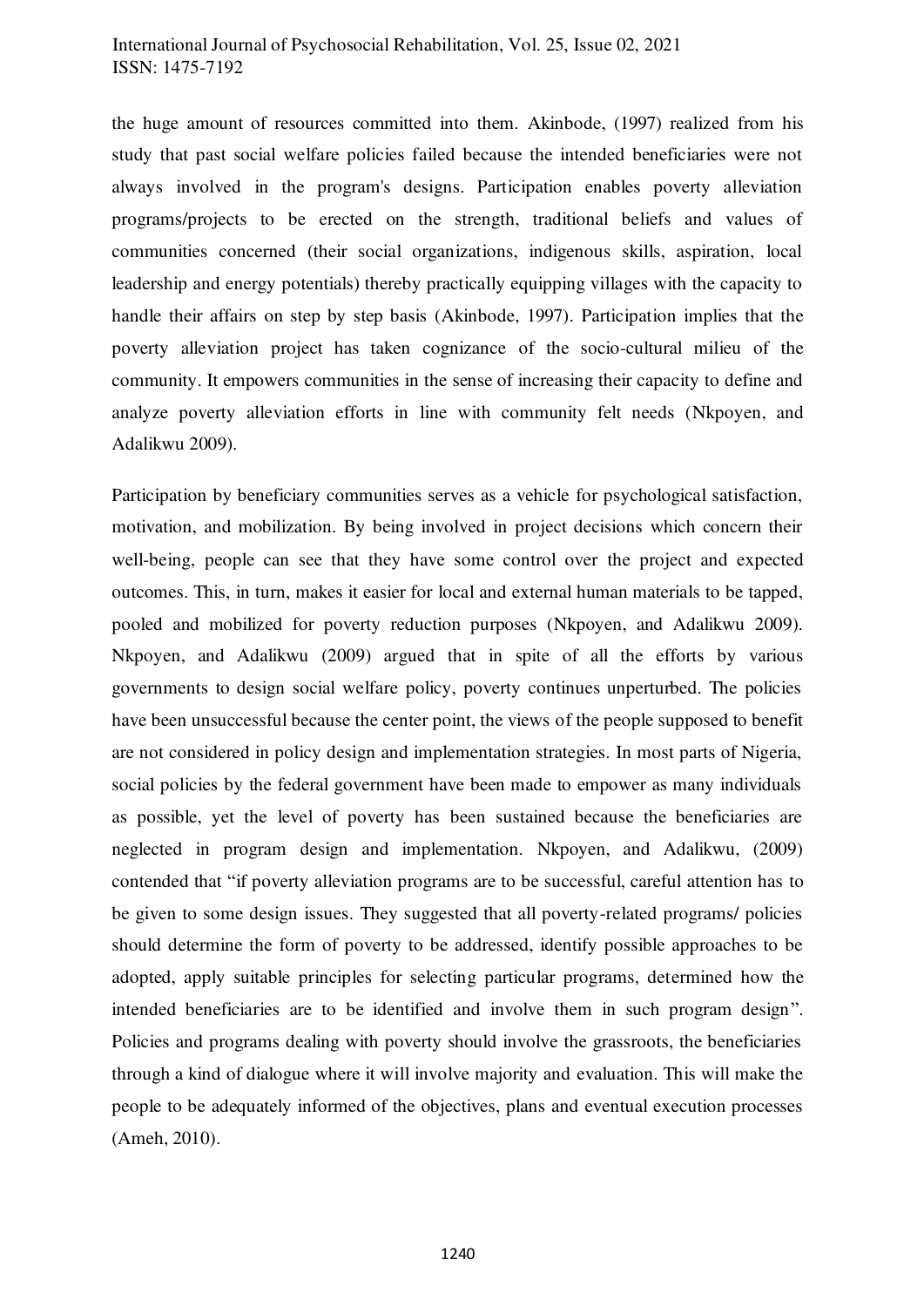Several social welfare policies to address poverty have been introduced in the past decades without achieving any meaningful results. Several poverty reduction projects were expected to impact positively on the rural poor but were poorly designed and implemented because the prime beneficiaries were excluded [\(Nwosu, 2003\)](#page-24-6). Poverty alleviation projects in which the people are involved and articulate their needs themselves have better chances of being understood, accepted, supported and maintained by the community [\(Akinbode, 1997\)](#page-22-4). [Ajibade and Omini \(2001\)](#page-22-6) argued that the need for designing sustainability into poverty alleviation policies cannot be overemphasized. Policy sustainability has several dimensionsfinancial, institutional, political and environmental. Social welfare policies should permit active community participation in project identification, planning, implementation, and appraisal. The underlining assumptions are that people are willing to cooperate and work with one another; voluntarily contribute labor, time, materials. Moreover, people organize best around problems or needs they consider important. The level of success of social welfare policy depends on the extent it meets people felt needs [\(Nkpoyen and Adalikwu,](#page-24-1)  [2009\)](#page-24-1).

#### **Corrupt practices and poverty reduction**

Many social welfare policies have failed because those that are to manage such programs are either misappropriating or mismanaging the funds [\(Baye, 1995\)](#page-22-7). "Government officials embezzle funds meant for poverty reduction programs and often make the program a family affair. This makes beneficiaries to suffer unduly. NAPEP (National Poverty Eradication Programme) and YES (Youth Empowerment Scheme) have been very lofty in its outlook but more often, it is a badly implemented strategy. Many officials in the National Poverty Eradication Council (NAPEC) without proper documentation, release huge funds to nonexisting beneficiaries, unrecognized and ghost persons. It is on record that in some local government areas, many people benefit from the money made available to the area without having anything to show. They do this in connivance with the officials. Corruption is a direct hindrance to an effective poverty reduction strategy in Nigeria. Corruption is generally acknowledged as having adversely affected previous poverty alleviation efforts in the country" [\(Baye, 1995;](#page-22-7) [Abdullahi, 2004;](#page-22-8) [Fajingbesi&Uga, 2001\)](#page-23-1).

[Obadan \(1996\)](#page-25-4) stressed "that the manifestations and problems associated with corruption and other sharp practices affecting social policies are overwhelming. The effect of corruption is both direct and indirect on poverty increase. The direct effect follows from the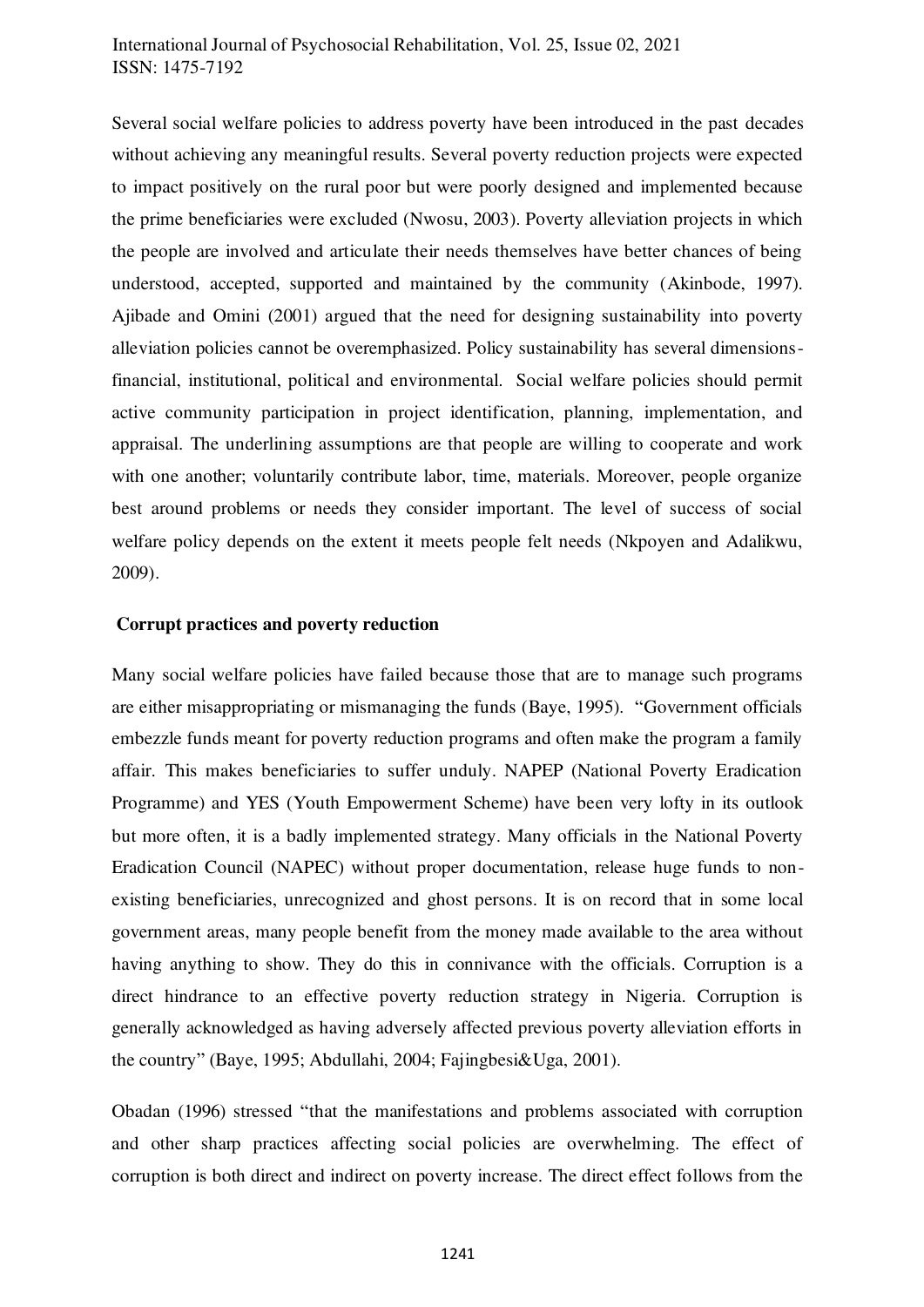reduction or misapplication of resources which lowers growth rates and there are no outputs and incomes to redistribute, so poverty escalates. The indirect effect is that the poor are denied resources and access to facilities that could have been provided through the judicious application of siphoned/diverted resources".

[Madubuike \(2001\)](#page-23-4) observed "that the earliest poverty alleviation programs were the 1972 Gen. Yakubu Gowon's National Accelerated Food Production Programme and the Nigerian Agricultural and Cooperative Bank devoted to funding agriculture. The Operation Feed the Nation of Obasanjo in 1976 expended much money and effort in getting ill-prepared university undergraduates to go to the rural areas to teach the peasant farmers how to farm". [Madubuike \(2001\)](#page-23-4) asserted "that the 1979 Shagari's Green Resolution Programme had the twin objectives of curtailing food importation while boosting crop and fiber production. Many senior civil and military officers benefited. When the program ended in 1983, 2 billion naira taxpayers' money was wasted". [Madubuike \(2001\)](#page-23-4) and [Abdulrahman \(2002\)](#page-22-9) stated "that in 1966, Babangida established the Directorate of Food, Roads and Rural Infrastructure (DFRRI) for rural development. The project gulped N 1.9 billion (about N 80) billion today's value) without Nigerians benefiting from them. Various projects were set up for poverty alleviation purposes such as the Peoples Bank of Nigeria and the Community Bank of Nigeria. Babangida wasted more than N 100 billion in phantom projects. Neither did these financial institutions lived up to their expectations nor did they actualize their aims. Babangida's wife set up the Better Life Programme and ended up making millionaires out of the BLP officials and friends. Better Life for rural women became the better life for rich women".

[Abdulrahman \(2002\)](#page-22-9) stated that corruption is a problem in social welfare policy design and implementation for poverty reduction. He reported that if Buhari had been honest in his management of the Petroleum Trust Fund (PTF) the number of financial resources at his disposal would have been enough to alleviate poverty tenfold. "Buhari had an average of N 52 billion every year to spend. At the end of the PTF program, Nigeria's poverty and underdevelopment levels worsened" [\(Abdulrahman, 2002\).Ogwumike \(2000\)](#page-22-9) maintained that corruption and abuse of positions and privileges have long been features of past and present poverty reduction strategies. [Amadi \(2000\)](#page-22-10) argued that corruption is behind the rising incidence of poverty reverberating in rural areas.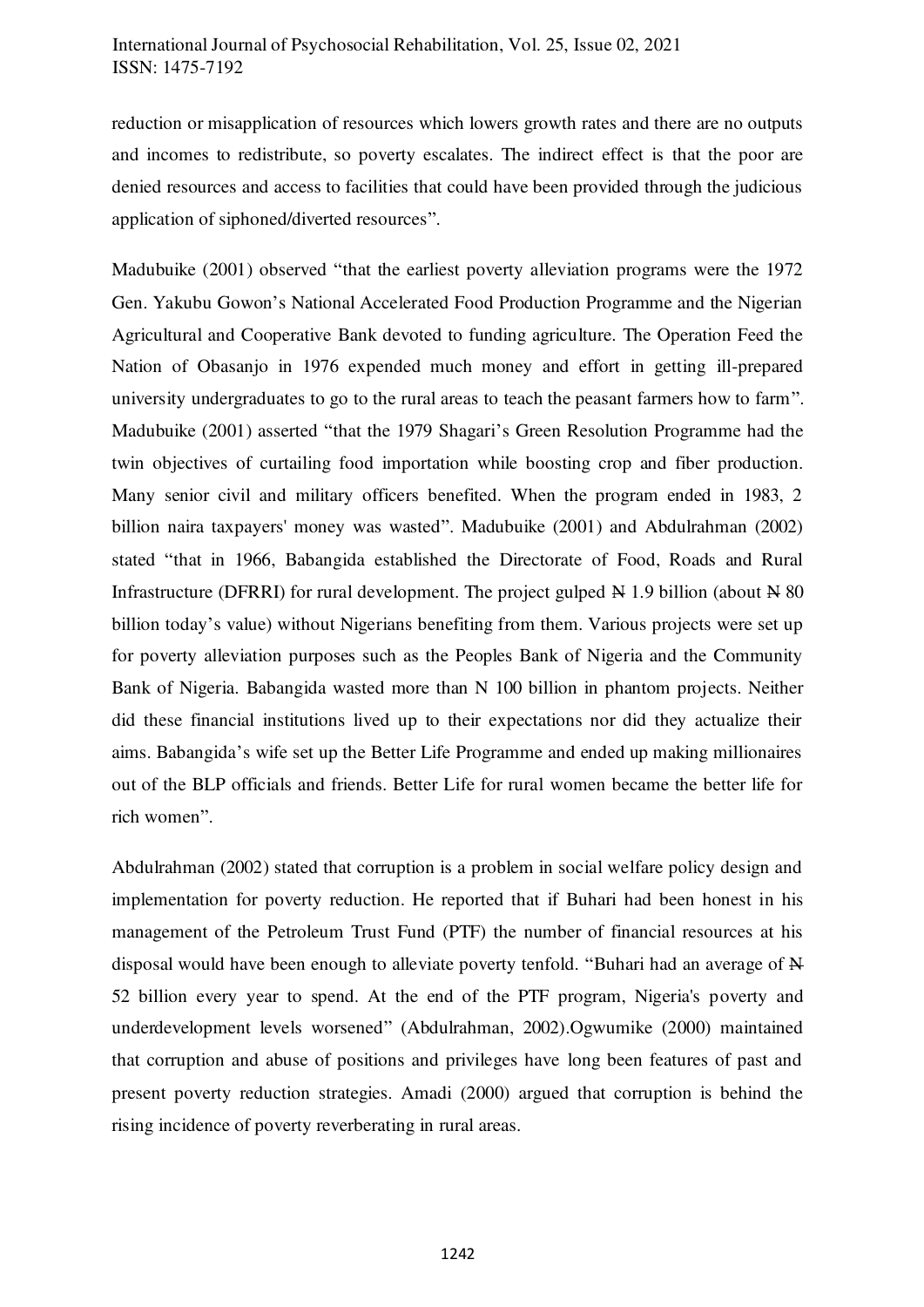[Nkpoyen, Bassey, and Uyang \(2014\)](#page-24-5) contended "that corrupt practices have led to the implementation of badly-designed social welfare policies with no economic or commercial viability. Cost escalation has resulted in pricing policies which have kept the services beyond the reach of the ordinary masses who were expected to be the beneficiaries". In some cases, "projects have been abandoned, both completed and uncompleted after substantial public funds have been expended" [\(Ihejiamaizu, 2002\).](#page-23-5) Many projects have been abandoned at "communities and local governments, even in our universities. The reason being that funds were diverted to serve private or group interest. Therefore, these factors have perpetuated a vicious circle of poverty and underdevelopment in Sub-Saharan African Communities. Scarce resources instead of being allocated are wasted on projects without direct bearing on poverty reduction" [\(Ihejiamaizu, 2002\).](#page-23-5) 

### **Poor Policy Implementation and Poverty Reduction**

The effectiveness of social welfare policy has been constrained by poor implementation brought about "by inadequate funding from local government areas and lack of equipment and trained manpower" [\(Aliu, 2001\)](#page-22-11). The failure to ensure successful implementation of the various policies has deepened the incidence of poverty. Poverty alleviation policies have failed "because of poor management of the nation's resources. There have been instances of glaringly poor execution of government policies especially those aimed at the provision of social welfare services and those aimed at the provision of economic infrastructure" [\(Madubuike, 2001;](#page-23-4) [Aliu, 2001\).](#page-22-11)

Many poverty reduction programs suffer a lot of setbacks due to undue incursion by political sentiment[s. Idode \(1999\)](#page-23-6) maintained that until issues of poor implementation of policies and programs in Nigeria are given urgent attention, rural areas will continue to be affected by abandoned poverty alleviation projects. In the views of most implementers of policies associated with poverty often do it without experience. As observed by [Okoye](#page-25-5)  [\(1998\)](#page-25-5) most poverty reduction policies are not implemented due to lack of strong political commitment to the poverty reduction goals Corroborating [Idode\( 1999\)](#page-23-6) and [Okoye\(1998\)](#page-25-5)  conclusions[, Ameh \(2000\)](#page-22-5) argued "that for there to be a meaningful impact of social welfare policy on poverty, poverty reduction programs and measures need to be implemented within the framework of rapid broad-based economic growth with equity, sound economic management, and good governance. He recommended that attention be given to poverty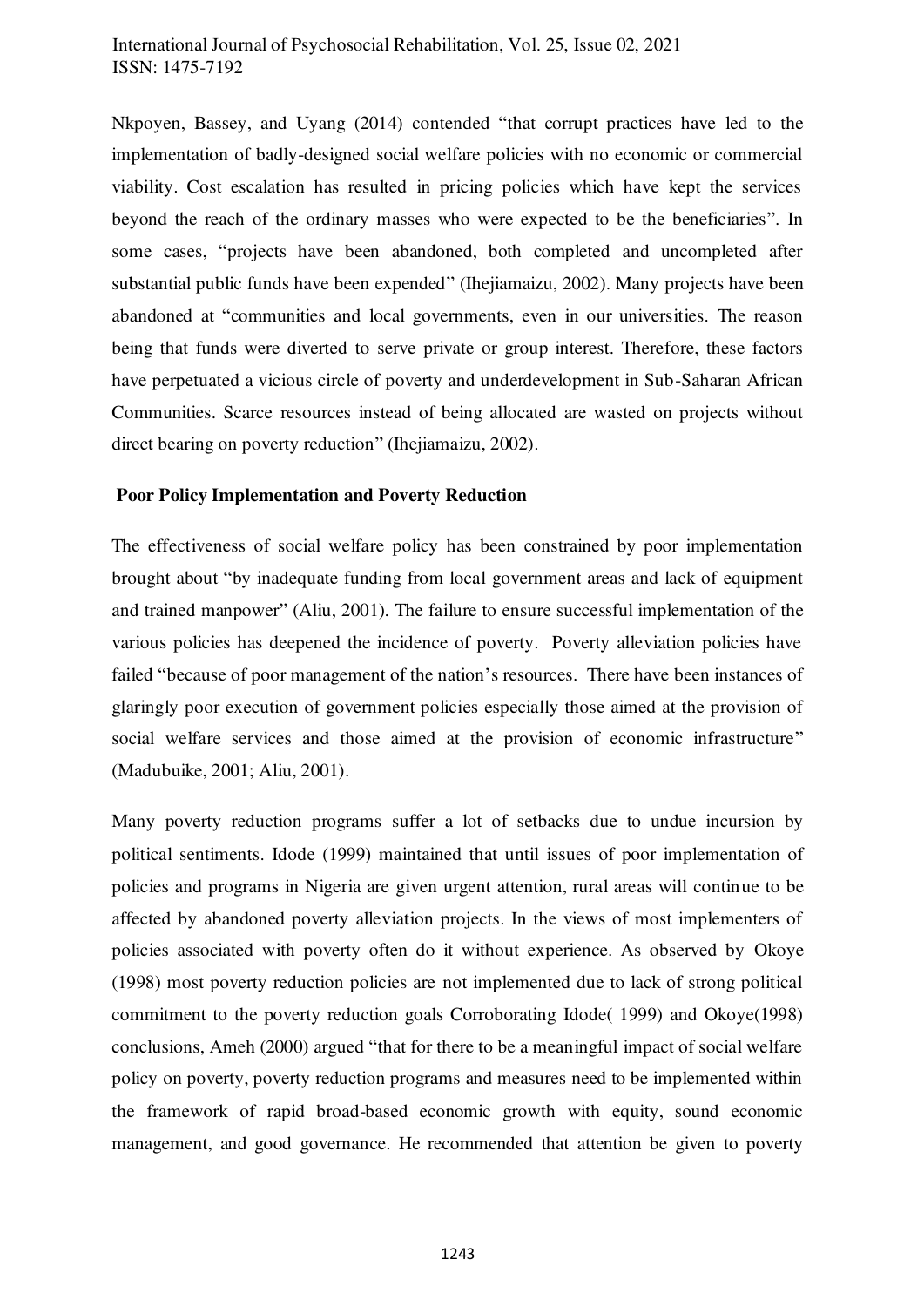alleviation objectives in national development plans with strategies and measures integrated into the country's overall development/policy management framework".

Poor implementation of social welfare policies has plagued Nigeria for many years now (Adeyemi, 2007). [Abdulrahman \(2002\)](#page-22-9) observed that given the present accelerated and concerted efforts at fighting the menace of poverty in Nigeria, poverty reduction strategies will continue to fail. The implementation strategies have failed to enhance the quality of productive life. As commented by [Obasi \(2001\),](#page-24-4) "social welfare policies are constrained by the absence of effective collaboration and complementation among the three tiers of government". These policies have failed to meet the expectations of Nigerians due to poor implementations occasioned by partisan considerations, corruption or other malpractices [\(Fajingbesi, &Uga, 2001\)](#page-23-1). The success of these social policies has been particularly constrained by its top-bottom planning [\(Olomola&Carim, 1999\).](#page-25-6) This engineering planning model has been the bane of social policies. To be successful, the social welfare policy should aim to address the specific needs of people, interpret them in the context of their knowledge, design what should be done, offer technical advice and plan for specific activities that would meet the needs of the people. [Ottong \(2006\)](#page-25-7) averred that facilitating the success of social welfare policy lies in its proper conception and a firm commitment to its cause and course.

#### **Theoretical framework**

#### Human Development (capability) approach

The United Nations Development Programme (UNDP) launched the Human Development Report to shift focus from development as economic growth to development in terms of core values [\(McGillivary, 2008\)](#page-23-7). Development goes beyond the level of income to "embrace the extent to which people utilize the income to attain satisfaction in life. Human development addresses poverty reduction, sustainable development, gender inequalities and governance" [\(Fukada-Parr, 2003\)](#page-23-8). Human Development is associated with Sen's capability approach that addresses development challenges from the perspective of inequality. The capability approach conceptualizes human life in terms of functioning; it examines the quality of life by assessing its capability to function [\(Sen, 1990\)](#page-24-7). "An assessment of the quality of life translates to a functioning and the capability to function. Human Development is people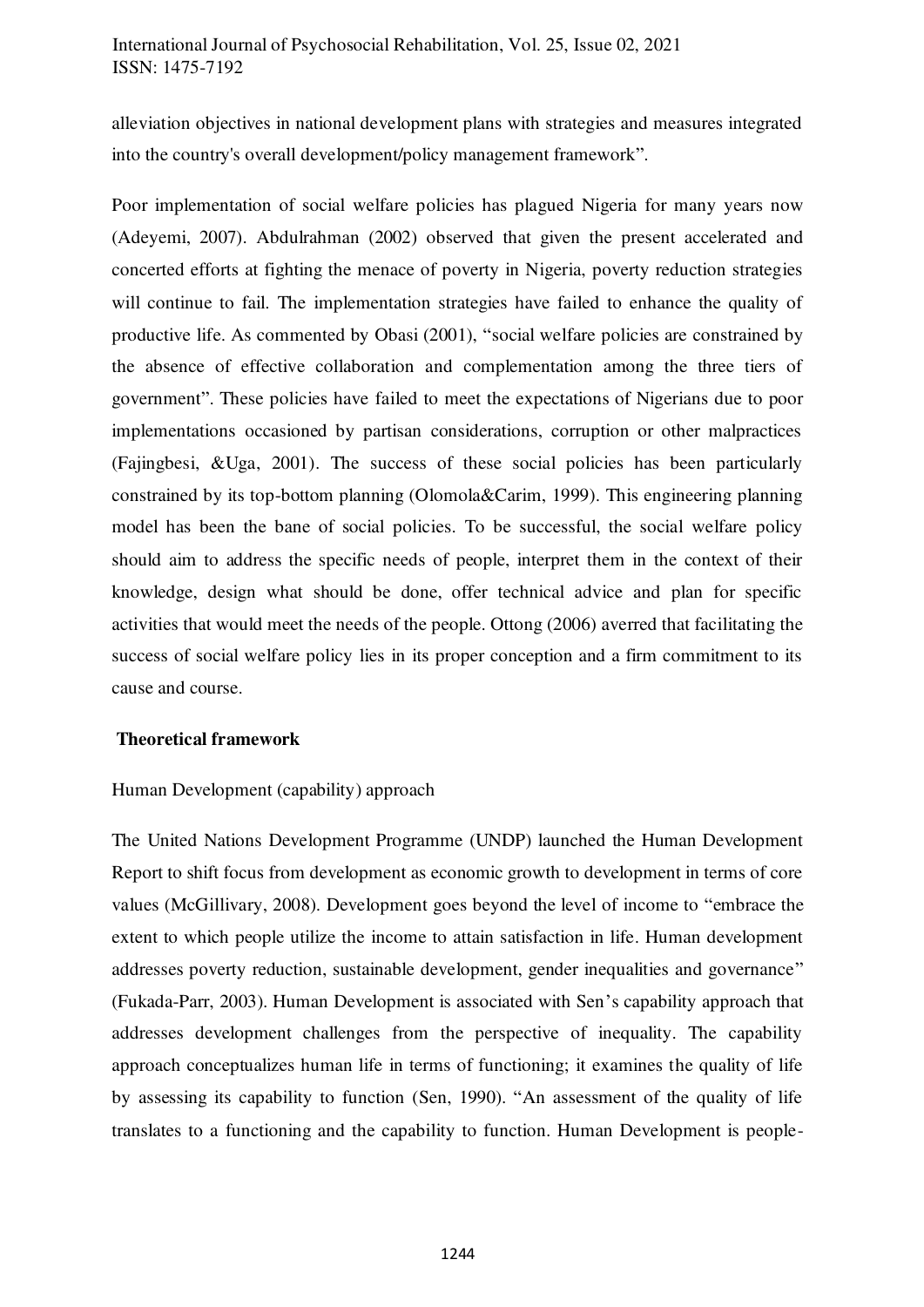centered. In improving people's condition of existence, their choices must be enlarged" [\(Streeten, 1994\)](#page-24-8).

The functioning of human beings is guaranteed "through potentiality to escape morbidity and mortality, adequate nourishment, knowledgeable and ability to achieve self-respect and participate in community life [\(Sen, 1990\).](#page-24-7) Development strategies must be capable of fostering better life by dismantling obstacles such as illiteracy, ill-health, inability to access resources and lack of political freedom to choose between alternative ways of living [\(Fukada-Parr, 2003\)](#page-23-8). This means that social welfare policy such as the National Poverty Eradication Programme (NAPEP) has the potential to enhance economic wellbeing and improve the overall living conditions of people. NAPEP is expected to operate on the reality that people are both the means and end in the process of development" [\(Sen, 1990\)](#page-24-7).

### **Hypotheses**

- 1. Non-participation of beneficiary communities in poverty eradication project design and implementation at the community level has no significant association with poverty reduction in rural areas of AkwaIbom State.
- 2. Corruption has no significant association with poverty reduction in rural communities of AkwaIbom State.
- 3. Poor policy implementation strategy has no significant association with poverty reduction in rural communities of AkwaIbom State.

# **3. METHODOLOGY**

# **Study area**

Oron local government area is located between longitude  $8^{0}$  14' E and  $8^{0}$  16'E and latitude  $4^{0}$ 47'N in the AkwaIbom state of Nigeria. It has a population of over 142, 640 people (NPC, 2006) and a land area of 123,917 square meters. The forest is rich in cedar, iroko, mahogany and camwood trees. There are four clans namely: AfahaOkpo clan, AfahaUbodung clan, AfahaIbighi clan and Idua clan. Out of these, AfahaOkpo has ten (10) villages, AfahaIbighi one, AfahaUbodung one while Idua clan has five (five) villages [\(Mbat, 2009\)](#page-23-2).UdungUko local government area was created out of Oron local government area of AkwaIbom state on 6<sup>th</sup> December 1996. It has a total area of about 112,000 square kilometer excluding the territorial waters. It has a population figure of 106,000 (NPC, 2006). Its headquarters is Eyofin. There are two clans namely; the AfahaOkpo clan and Ubodung clan. Emanating from the clans are twenty-eight villages out of which twenty-four belong to AfahaUbodung clan.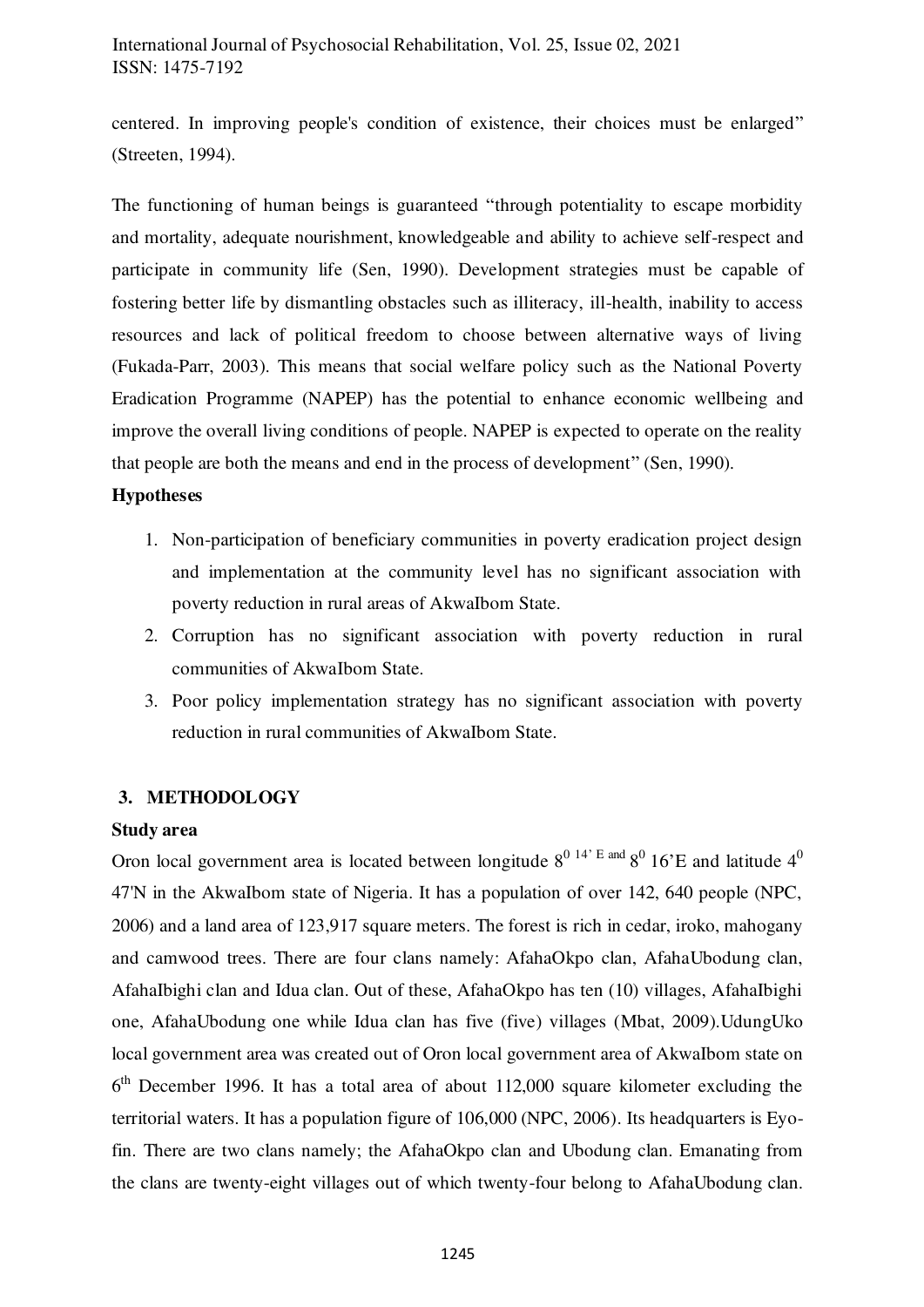The forest serves as a habitat for wildlife which includes parrots, monkeys, crocodiles, cobra and python [\(Mbat, 2009\)](#page-23-2).

In both local government areas, secret societies constitute an integral part of the government. Ekpe Society was employed in pre-colonial days as an instrument for the enforcement of traditional authorities in both local government areas. Akata is an important society that equally plays a key political role in society. Another society is the women's secret society called IbanIsong. Also, is Nka Society made up of young men with the same age range? Both local government areas have landed as the mainstay of their economy. The land in which they occupy is an area of fertile forest which makes its exploitation rewarding. The land is a communal property resulting from close kinship and friendly ties. "The people are predominantly farmers and fishermen. Production is backed by the need for subsistence and little surplus for exchange". Stockbreeding is practiced including goats, sheep, poultry and hump fewer cattle. Some proportion of the population is engaged in fishing, hunting, plaiting, carpentry, and production of local gin. There is a well-developed market system. The people have a strong belief in witchcraft (Ifot) [\(Mbat, 2009\)](#page-23-2).

#### **Research design**

The researcher purposively selected these two local government areas based on prior knowledge of non-involvement in NAPEP activities. Thus the sample population comprised all communities in Oron and UdungUko local government areas.

The study adopted a multi-stage sampling procedure. Firstly, the 6 clans formed the six strata of the study. There are 4 clans and 17 villages in Oron local government area (AfahaOkpo clan- 10 villages, AfahaUbodung clan- 1 village, AfahaIbighi clan- 1 village and Idua clan- 1 village). There are 2 clans in UdungUko local government area (AfahaOkpo clan-4 villages, Ubodung clan-24 villages). The researcher purposively studied all the clans with 1 village, which is the only village in AfahaUbodung and the only village in AfahaIbighi were purposively studied. For the clans with more villages, the researcher adopted a hat and draw method of simple random sampling to select 2 villages each. Thus, from Oron local government area, 10 villages were selected, from UdungUko local government area, 10 villages were selected. This amounted to 20 villages and the 20 villages formed the 20 clusters of the study. To select the actual respondents for the study, a systematic sampling procedure was adopted. The researcher enumerated the living houses in the villages and selected only odd-numbered houses. Through this method, 40 households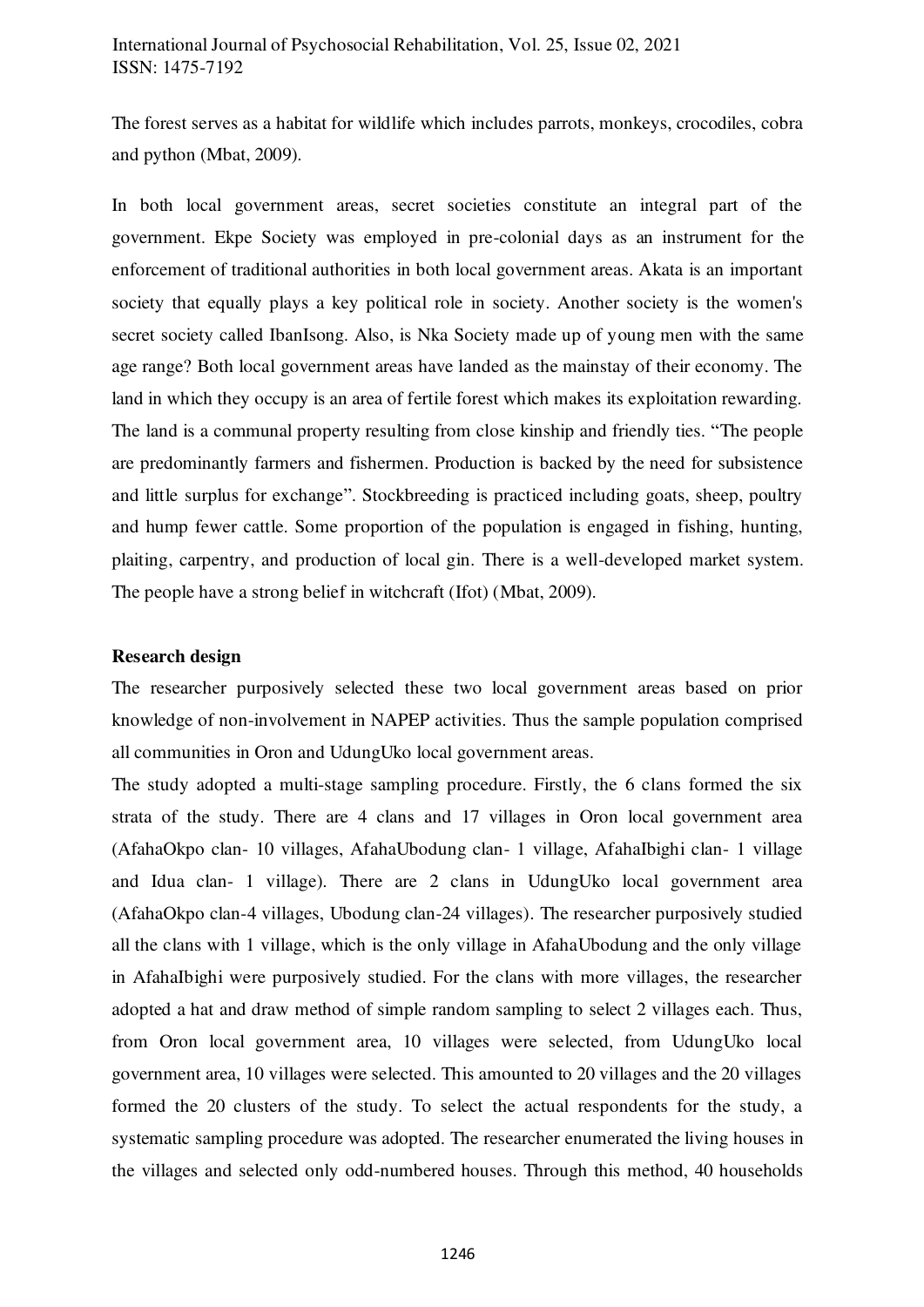were selected from each village. Only one adult male or female in each household participated in the study. Altogether there were 48 participated in the focus group discussion (FGD). Therefore, 400 respondents participated in the questionnaire study while 48 were involved in the FGDs. The total number of subjects who took part in the study were 448.

The main research instruments were Assessment of National Poverty Eradication Programme Scale (NAPEPS), a 26- item questionnaire and a 13 item FGD guide. The research instrument was a Yes or No response scale. Chi-Square analytical technique was used to analyse the data.

### **Limitations**

- 1. The study was conducted in the wet season. The difficult terrain and the deplorable nature of the road prolonged the duration of data collation.
- 2. The cultural festivals of the community constrained women from participating in the study initially. It was necessary to wait for such cultural festivals to end to enable women to participate to foster gender balance.

# **Major Findings**

- 1. Non-participation of beneficiary communities in NAPEP intervention at the local level has affected poverty reduction in rural areas of AkwaIbom State, Nigeria.
- 2. Corrupt practices in NAPEP is responsible for its failure to reduce poverty in rural areas of AkwaIbom State, Nigeria.
- 3. Poor policy implementation strategy has significantly affected NAPEP's effort of poverty reduction in rural areas of AkwaIbom State, Nigeria
- 4. There is a gap between social policy and social problem remediation in Nigeria.
- 5. Development strategy gap can be bridged by eliciting social welfare priorities directly from target communities; allowing them identify projects and eligible recipients; expanding resources available to the poor (through credit, social funds, capacity building.etc.

# **4. ANALYSIS/RESULTS**

# **Hypothesis 1**

There is no significant association between non-participation of the beneficiary community in project design/implementation at the community level and poverty reduction.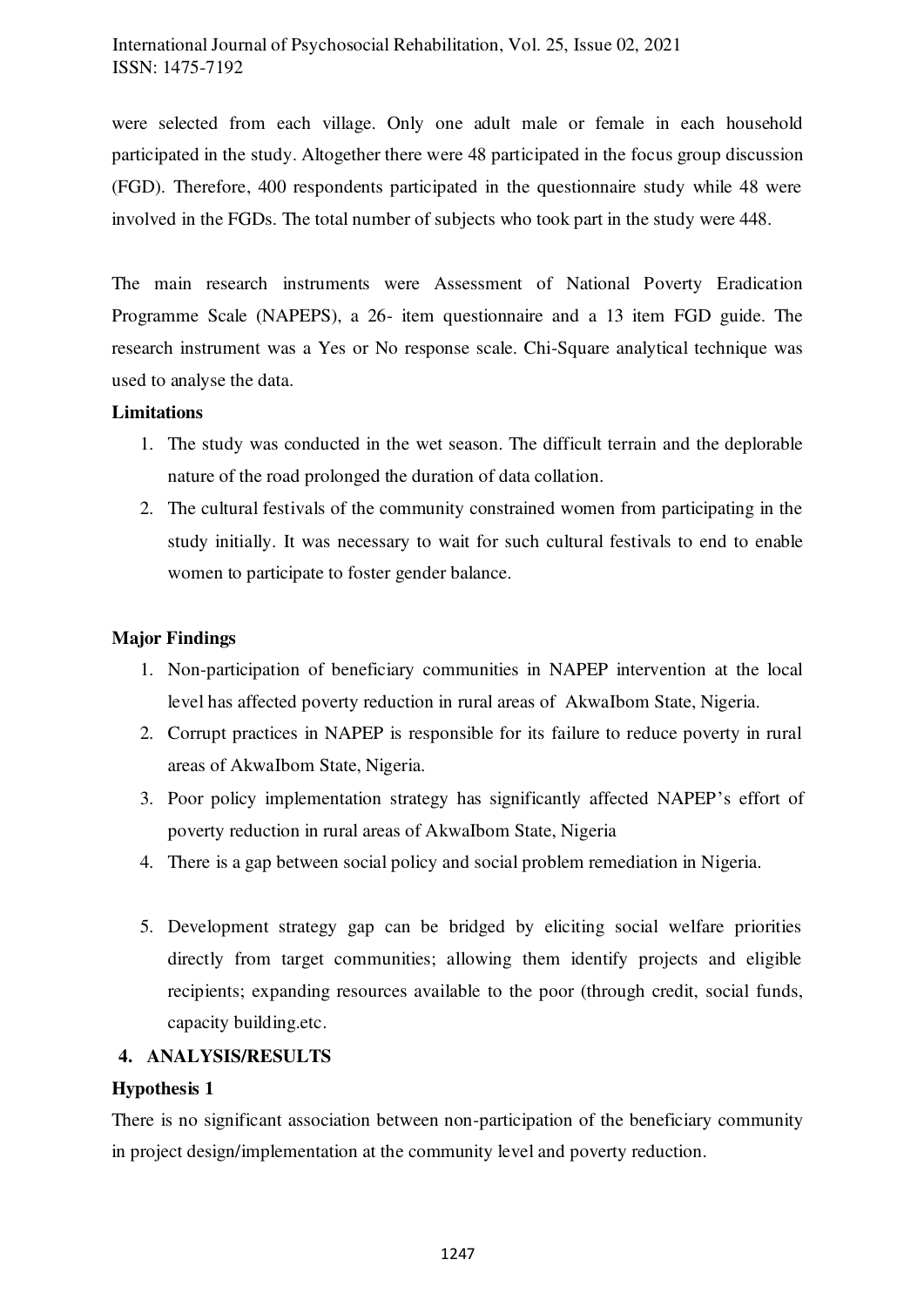| Cell<br>$(O-E)2/E$       | ${\bf O}$ | ${\bf E}$  | $O-E$    | $(O-E)^2$ |
|--------------------------|-----------|------------|----------|-----------|
| $\mathbf{1}$<br>1.42     | 55        | 46.85      | 66.4225  | 66.4225   |
| $\mathbf{2}$<br>1.54     | 35        | 43.15      | $-8.15$  | 66.4225   |
| 3<br>9.34                | $30\,$    | 52.05      | $-22.05$ | 486.2025  |
| $\overline{4}$<br>10.14  | $70\,$    | 47.95      | 22.05    | 486.2025  |
| 5<br>1.06                | 35        | 41.64      | 6.64     | 44.0896   |
| $\boldsymbol{6}$<br>1.15 | 45        | 39.36      | 6.64     | 44.0896   |
| $\boldsymbol{7}$         | $70\,$    | 49.4520.55 | 422.3025 | 8.54      |
| $8\,$<br>9.27            | $25\,$    | 45.55      | $-20.55$ | 422.3035  |
| Total<br>42.46           |           |            |          | 365       |

**TABLE 1. Contingency table showing association between non-participation of beneficiary communities in project design/implementation at the local level and poverty reduction**.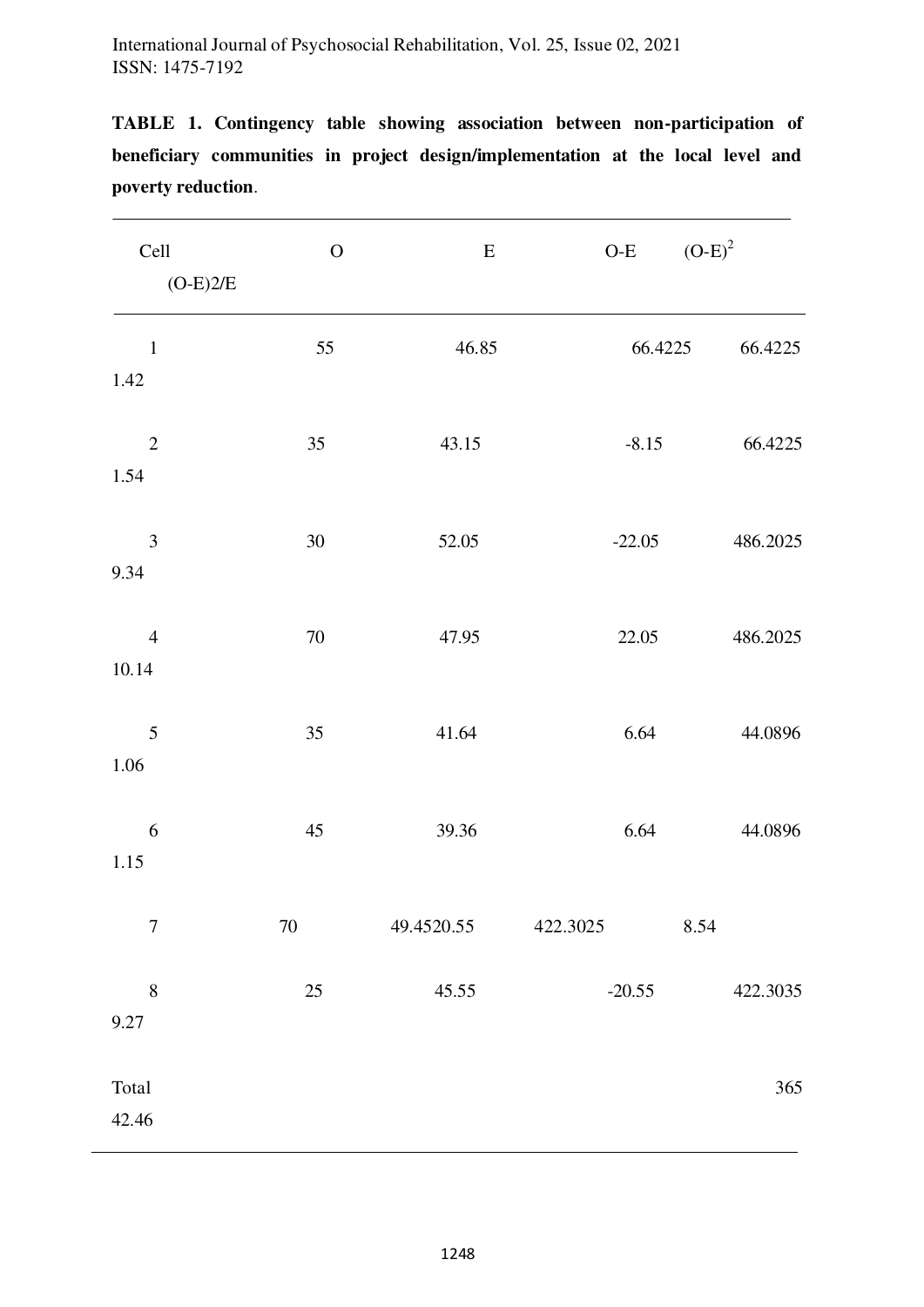# **Source: field survey. 2019**

Calculated  $(X^2)$  value = 42.46

Critical  $(X^2)$  value = 7.81

Degree of freedom  $= 3$ 

Level of significance

Decision Rule

If the calculated  $(X^2)$  valve is greater than the critical  $(X2)$  valve, at 0.05 level of significance with specified degrees of freedom, the null hypotheses (Ho) will be rejected while the alternate hypothesis (Hi) will be accepted signifying a positive relationship between the variables of the hypothesis. But if otherwise accept the null hypothesis (Ho) and reject the alternate hypothesis.

# **Conclusion**

Since the calculated  $(X^2)$  valve of 42.46 was found to be greater than the critical  $(X^2)$  valve of 7.81 needed at 0.05 level of significance, with 3 degree of freedom, the null hypothesis which states that there is no significant association between non-participation of beneficiary communities and poverty reduction promotion among rural dwellers in terms of improved income was rejected in favor of the alternate hypothesis. This means that the nonparticipation of beneficiary communities has a significant association with the poverty reduction among rural dwellers. It also implies that through the participation of beneficiary communities, the socio-economic wellbeing of the rural dwellers in terms of income has been improved.

# **Hypothesis 2**

There is no significant relationship between corruption (in terms of embezzlement of funds, funds poorly channeled or misapplied, funds released to non-existing beneficiaries, misapplication of resources, denial of access to resources by the poor, weak accountability) and poverty reduction.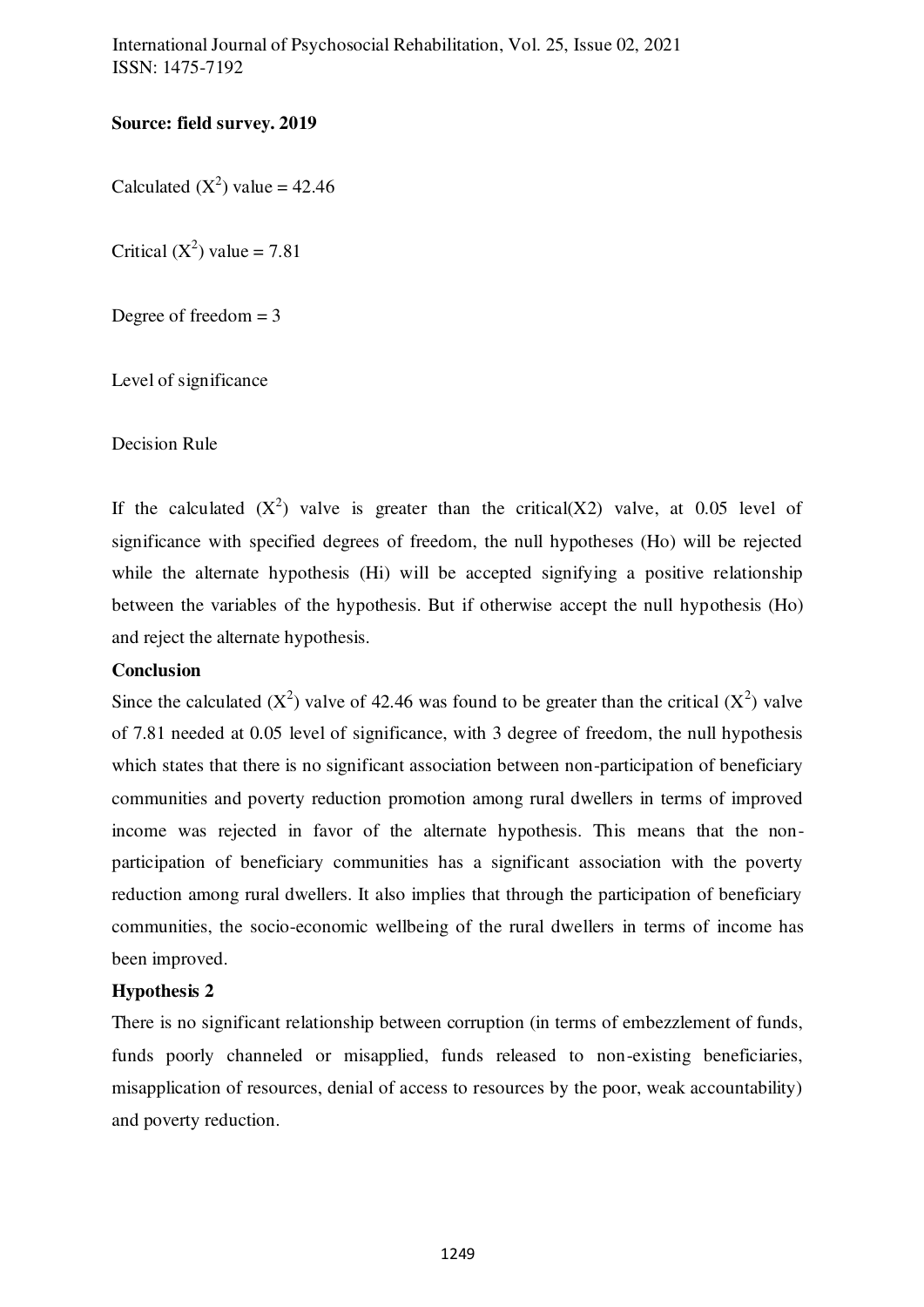| Cell           | $\overline{O}$ | E | $O-E$ | $(O-E)^2$ | $(0-E)^2/E$ |        |
|----------------|----------------|---|-------|-----------|-------------|--------|
| $\mathbf{1}$   | 165            |   | 98.84 | 66.16     | 4377.1456   | 44.29  |
| $\overline{2}$ | 30             |   | 96.16 | $-66.16$  | 4377.1456   | 45.52  |
| 3              | 20             |   | 86.16 | 86.16     | 4377.1456   | 50.80  |
| $\overline{4}$ | 150            |   | 83.84 | 66.16     | 4377.1456   | 52.21  |
|                |                |   |       |           |             |        |
| Total          | 365            |   |       |           |             | 192.82 |

|            | TABLE 2. Contingency table showing an association between corruption and poverty |  |  |
|------------|----------------------------------------------------------------------------------|--|--|
| reduction. |                                                                                  |  |  |

Source: field survey, 2019

Calculated  $(X2)$  valve = 192.82 Critical  $(X2)$  valve = 3.84 Degree of freedom  $= 1$ Level of significance  $= 0.05$ 

#### Decision rule

If the calculated  $(X2)$  valve is greater than the critical  $(X2)$  value, at 0.05 level of significance with a specified degree of freedom, the null hypothesis (Ho) will be accepted signifying a positive relationship between the variables of the hypothesis. But if otherwise accept the null hypothesis (Ho) and rejected the alternate hypothesis.

Since the calculated  $(X2)$  valve of 192.82 was found to be greater than the critical  $(X2)$ valve of 3.84, needed at 0.05 level of significance with 1 degree of freedom, the null hypothesis which states that there is no significant relation between corruption- in terms of embezzlement of funds, funds poorly applied or misapplied, funds released to non- existing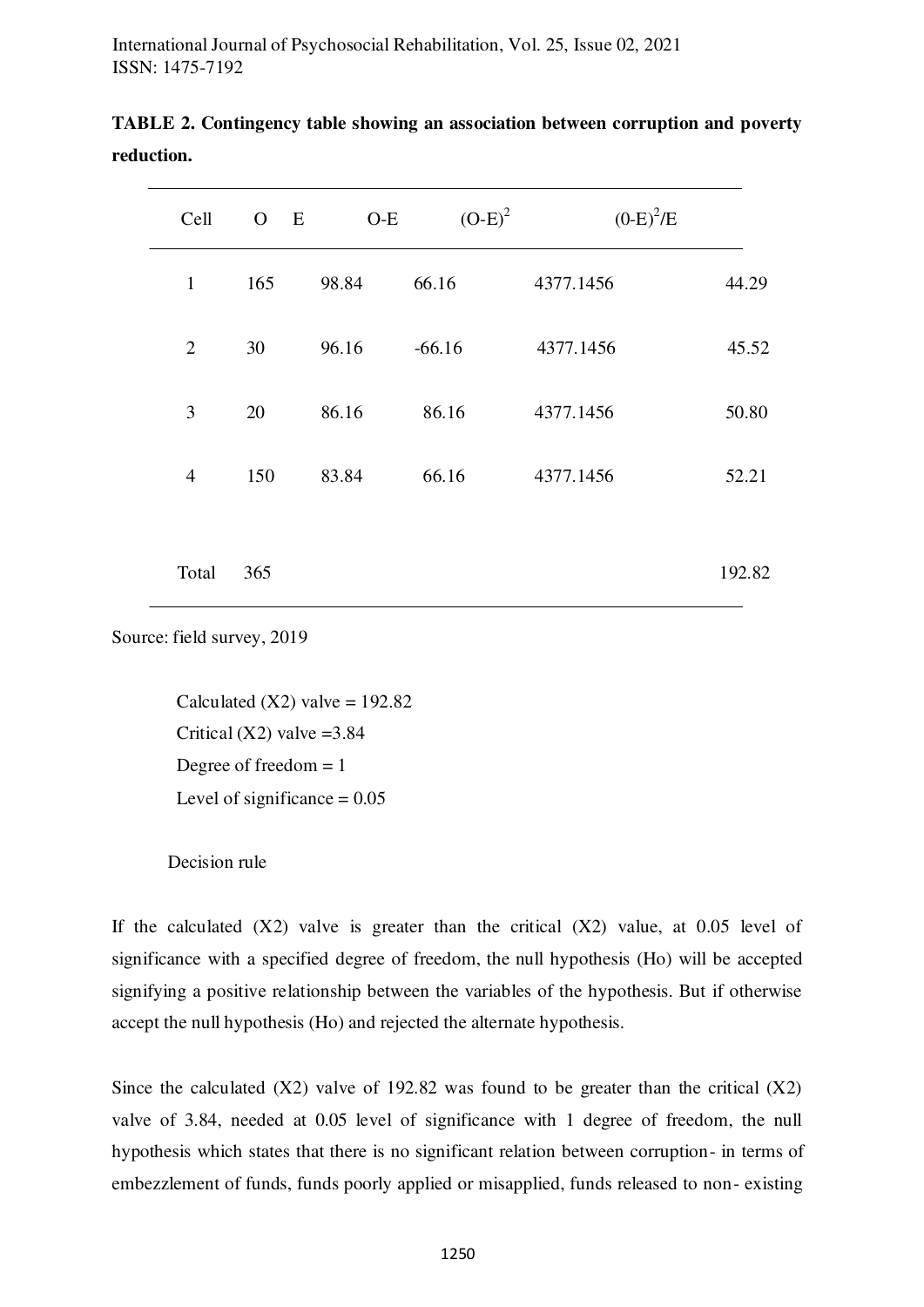beneficiaries, misapplication of resources, denial of access to resources by the poor, weak accountability has no significant association with poverty reduction was rejected in favor of the alternate hypothesis. This means that corruption has a significant association with socioeconomic wellbeing of rural dwellers

#### **Hypothesis 3**

Poor policy implementation has no significant association with poverty reduction.

| Cell           | $\Omega$ | E      | $O-E$    | $(O-E)^2$ | $(O-E)2/E$ |
|----------------|----------|--------|----------|-----------|------------|
| $\mathbf{1}$   | 130      | 108.97 | 21.03    | 442.2609  | 4.06       |
| $\overline{2}$ | 85       | 106.03 | $-21.03$ | 442.2609  | 4.17       |
| 3              | 55       | 76.03  | $-21.03$ | 442.2609  | 5.82       |
| $\overline{4}$ | 95       | 73.97  | 21.03    | 442.2609  | 5.98       |

**TABLE 3. Contingency table showing association between poor policy implementation and poverty reduction.** 

Source: field survey. 2019

Calculated  $(X2)$  valve = 20.03 Critical  $(X2)$  valve = 3.84 Degree of freedom  $= 1$ Level of significance  $= 0.05$ 

#### **Decision rule**

If the calculated  $(X^2)$  valve is greater than the critical  $(X^2)$  valve at 0.05 level of significance with specified degrees of freedom the null hypothesis (Ho) will be rejected while alternate hypothesis (Hi) will be accepted signifying a positive relationship between the variables of the hypothesis. But if otherwise accept the null hypothesis 9Ho) and reject the alternate hypothesis (Hi)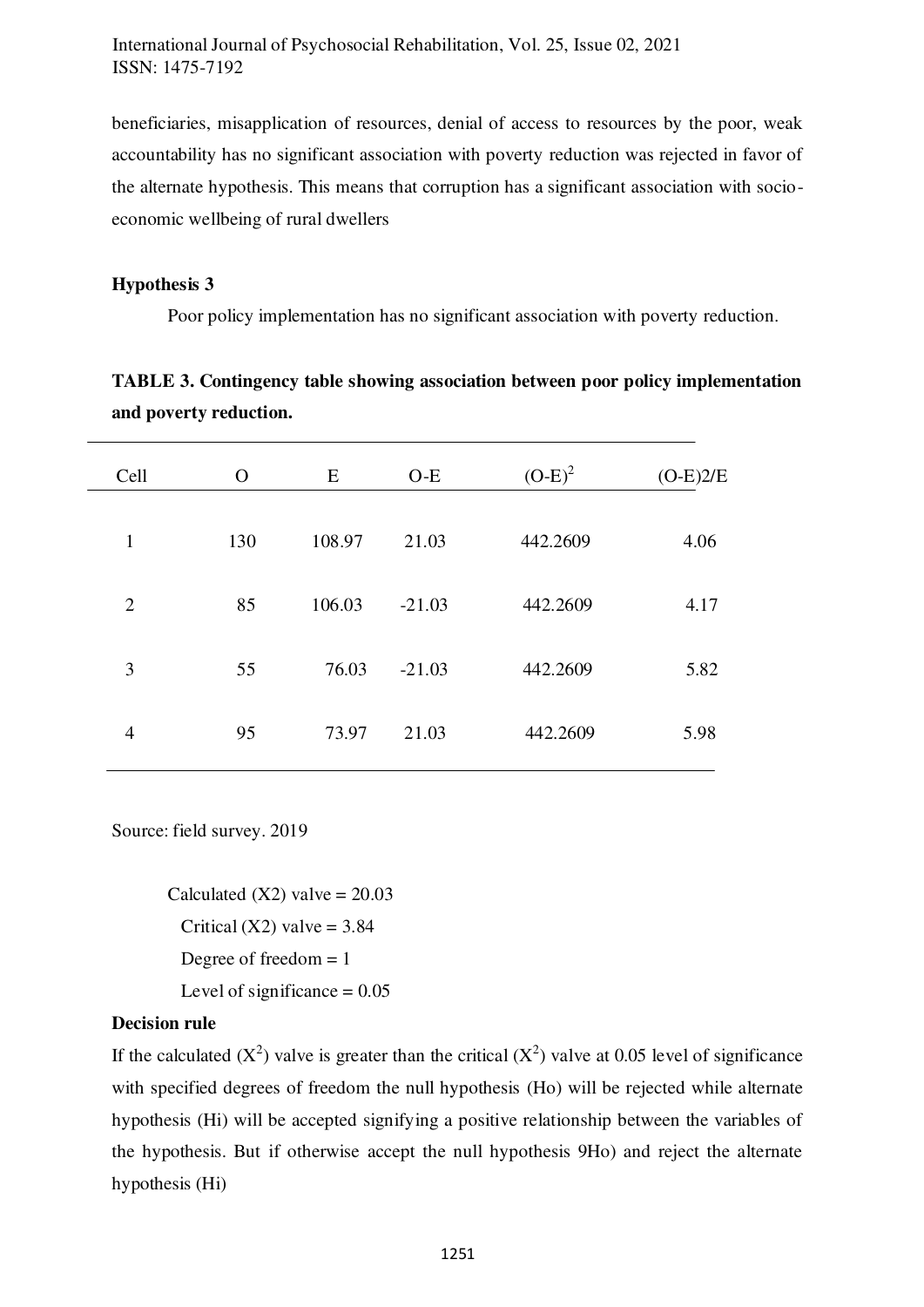#### Conclusion

Since the calculated ( $X^2$ ) valve of 20.03 was found to be greater than the critical ( $X^2$ ) valve of 3.84 needed at 0.05 level of significance, with 1 degree of freedom. This means that the null hypothesis which states that poor quality implementation- in terms of failure to target the poor specifically, lack of targeted mechanisms for the poor, political /policy instability, inadequate coordination of program/ overlapping functions, budgetary/management problems and inappropriate program design has no significant association with poverty reduction was rejected in favor of the alternate hypothesis.

#### **5. DISCUSSION**

**Non-involvement of beneficiary communities in poverty program formation at the local level and poverty reduction.** 

The result of the analysis of hypothesis one revealed a significant association between the non-involvement of beneficiary communities in poverty alleviation program formulation at the local level and poverty reduction. These findings support Ntui (2005) that NAPEP and past social welfare policies of poverty reduction have failed because the intended beneficiaries are not always excluded from project conception and implementation. The findings agree with Agboole (2001) who observed that social policies to alleviate should be seen as an entire process in which people concerned to take part in the initiation and implementation of decisions. The findings validate Akinbode's (1997) conclusion that participation of beneficiaries enable social welfare policies to be erected on the strength, traditional beliefs and values of communities (their social organizations, indigenous skills, aspiration, local knowledge, and energy) thereby practically equipping villagers with the capability to handle their affairs on step by step basis.

### **Corruption and poverty reduction**

The result of the analysis of hypothesis two indicated that a significant association exists between corruption (manifested in embezzlement of funds, funds diverted or poorly channeled, funds released to non-existing beneficiaries, misapplication of resources, denial of access to resources by the poor, weak accountability) and poverty reduction. These findings support Ihejiamaizu (2002) "that much money has been spent on NAPEP and its Youth Empowerment Scheme (YES) to no avail. Corrupt practices have led to the implementation of badly designed projects. Scarce resources instead of being allocated and judiciously used on alleviating poverty are wasted if not outrightly diverted on projects that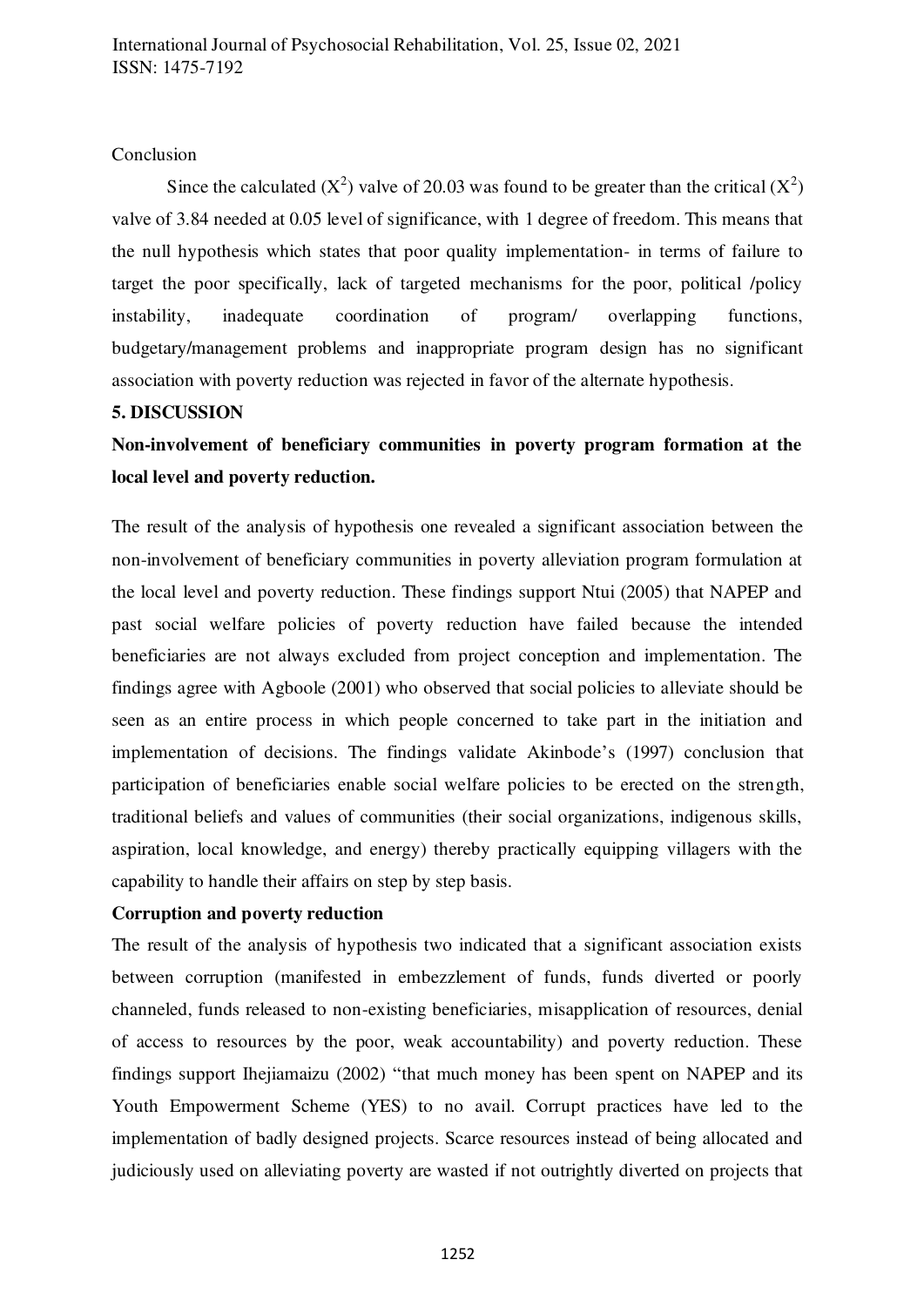have little or no direct bearing on poverty reduction". The findings agree with Okojie (2000) that projects are bound to be poor because the contractor or consultant who has not been forced to spend so much on bribes to secure the job will try to recover his money by using cheap and inferior materials on implementing the project. The findings are in tandem with Adewale (2008) that the problem of poverty reduction programs in Nigeria is corruption and embezzlement. Olawole (2007) observed that NAPEP has been on the line for many years without recording any satisfactory result because of corruption.

#### **Poor policy implementation and poverty reduction**

The statistical analysis of hypothesis three revealed that a significant association exists between poor policy implementation and poverty reduction. The findings are in harmony with Idode (1999) who stated that until issues of poor implementation of policies and programs in Nigeria are given urgent attention, poverty alleviation projects will continue to be abandoned. Similarly, Obadan (2001) reported"that the incidence of poverty remains very high notwithstanding the existence of various social welfare policies. Policies have failed because of lack of targeted mechanisms for the poo; political and policy instability have resulted in frequent policy changes and inconsistent implementation". Ibrahim's (2000) findings have been confirmed by this study too. "Ibrahim observed that the effectiveness of poverty reduction programs in Nigeria has consistently been hampered by inadequate funding and overlapping functions ultimately leading to institutional rivalry and conflicts".

#### **6. CONCLUSION AND RECOMMENDATION.**

The study concluded that NAPEP as a social welfare policy has been ineffective in poverty reduction especially in rural communities because it is constrained by the non-involvement of beneficiary communities in project design, corruption, and poor implementation. Most communities are not even aware of the existence of NAPEP. Hence, the reduction of rural poverty rests on the commitment of the ruling/governing elites in ensuring the availability of an effective monitoring mechanism at the community level controlled by the community itself. Poverty cannot be eradicated but governments and civil society organizations can try to reduce the incidence and severity through various accommodative and humanistic arrangements such as eliciting social welfare priorities directly from target communities; allowing communities to identify welfare projects and target recipients. The socio-cultural environment of benefiting communities must be factored into the design of poverty alleviation programs by adopting the bottom-top approach. The government should be committed to the due process approach to ensure that corrupt practices in Poverty Reduction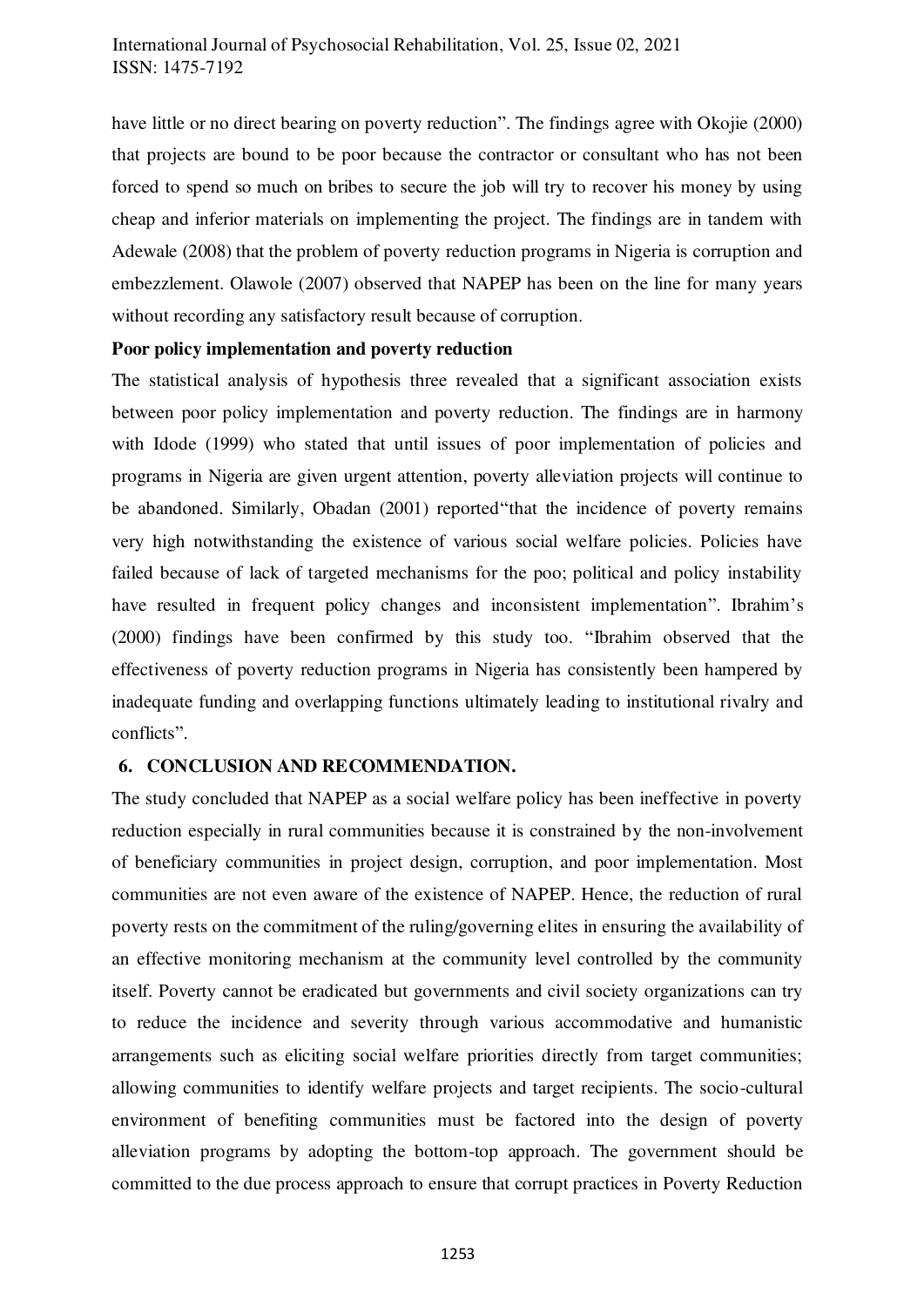Programmes are eliminated. Again, resources available to the rural poor should be expanded through credit, social funds, capacity building. Civic capacities of communities should be strengthened by nurturing organisations that represent them.

# **Future Scope of Study**

- 1. Development is both political and community decisions. The intellectual elites have a significant role to play in rural poverty reduction. Macro social factors determine many of the problems, successes, and failures of rural reconstruction and poverty alleviation. The interaction between the characteristics and the attitudes of the governing elites, the existing community-based organizations and the willingness of community members can determine the rate of poverty reduction in rural communities. The tripartite linkage can determine the success or failure of rural poverty reduction efforts. Leaders' positive inclination, level of commitment and sincerity together with indigenous development associations and community participation may be necessary conditions for rural poverty reduction. This tripartite linkage should be the future scope of the study.
- 2. The rural environment's incapability to mobilize its resources for its development, the extent to which it can influence the center in policymaking and resource allocation and the extent to which it is organized to create a collective consciousness for assertiveness and participation in the process of rural development for poverty reduction is a sufficient condition for poverty reduction policy failure. Rural Sociologists would need to explore this dimension

# **Acknowledgments**

Many thanks to the University of Calabar for creating an enabling environment for research and knowledge advancement. I also appreciate my co-authors, scholars whose works are cited in this article, the good people of AkwaIbom State and the editorial Team of this Journal.

# **Conflict of Interest**

The authors declare no conflict of interest.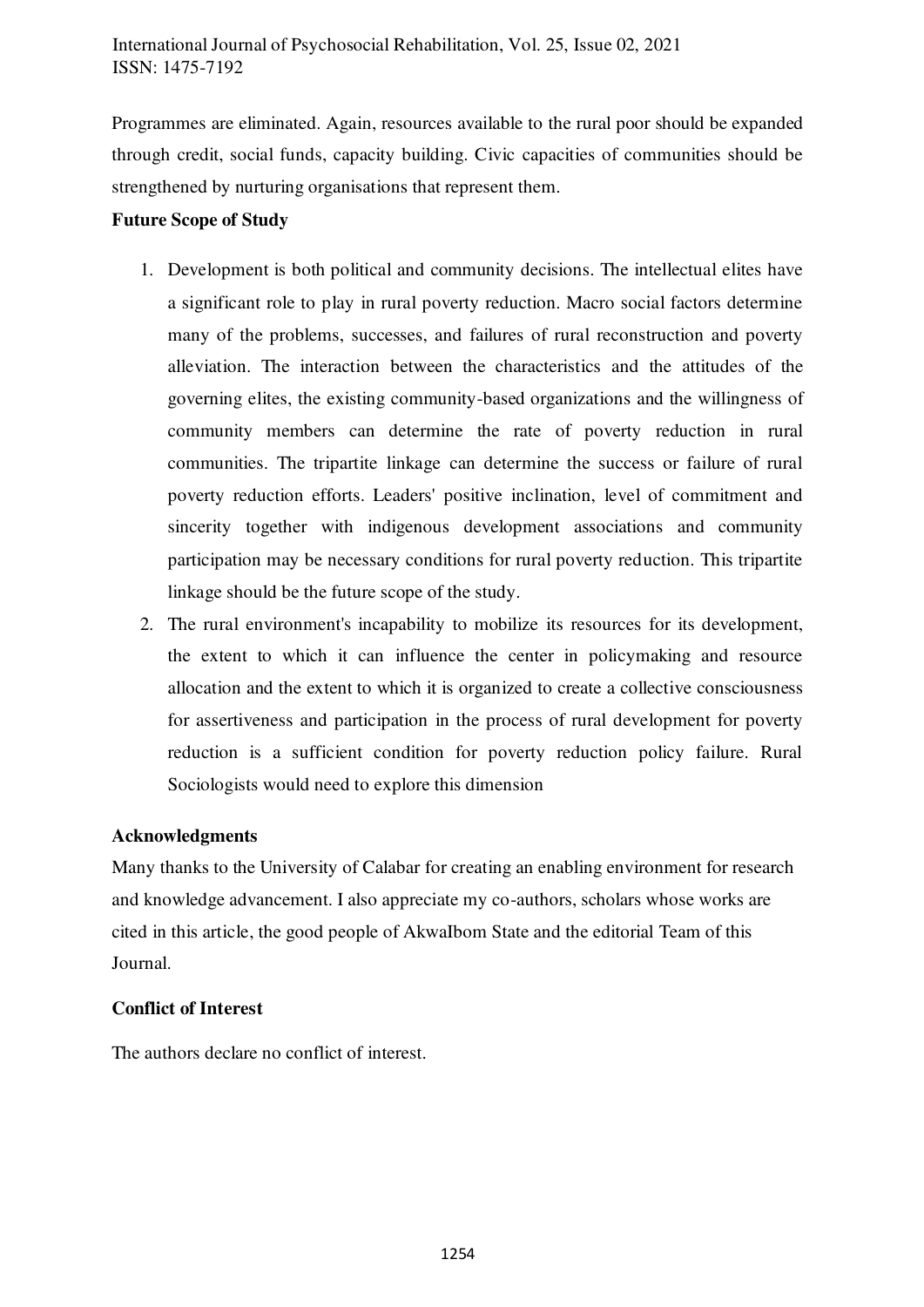#### **References**

- <span id="page-22-8"></span>Abdullahi, M. (2004). *The Design AndManagement Of Poverty Alleviation Projects In Africa*. Washington D.C. Economic Development Institute.
- <span id="page-22-9"></span>Abdulrahman, M. (2002). *Nigeria's Nagging Problem: The Way Forward*, Ibadan: MacMillan Press.
- Adeyemi, R. (1997). *Why Poverty in Nigeria: Its solutions*, Ibadan: Africana Press.
- <span id="page-22-6"></span>Ajibade, B. &Omini, S. (2001*). Communication, Participation and Sustainable Rural Development*: In F. Bisong (Ed) Natural Resources and Conservation System for Sustainable Rural Development (p218-229), Calabar: BAAJ International Company.
- <span id="page-22-1"></span>Ake, A. (2004*). Poverty as a social issue; a theoretical note* in Poverty in Nigeria, O. Teriba (Ed). The Nigerian Economic Society, Ibadan.
- <span id="page-22-4"></span>Akinbode, I. A. (1997). *Participation in Self-Help Project Among Rural Inhabitants*: a study of Iphumo, Unpublished B.Sc project, Department of Agricultural Extension Service, University of Ibadan.
- <span id="page-22-11"></span>Aliu, A. (2001). *National Poverty Eradication Programme (NAPEP): Completion, Implementation, Coordination and Monitory;* Abuja, NAPEP Secretariat.
- <span id="page-22-10"></span>Amadi, E. (2000). *The Niger Delta Region: A Disaster*, Port Harcourt: Ibeko& Sons.
- <span id="page-22-5"></span>Ameh, D. (2000). Human Resource Development, lecture notes, University of Jos, Unpublished.
- <span id="page-22-3"></span>Anam, B. (2011). *Understanding Rural Development*. Calabar: Kings Views Publishers.
- <span id="page-22-2"></span>Antai, A. S. &Anam, B. E. (2004). National Poverty Eradication Programme and poverty reduction in Nigeria: empirical investigation of the programme impact in Cross River State*. International Journal of Human Resource Studies 4,3,269-279*
- <span id="page-22-7"></span>Baye, M. (1995). *The Imperatives of Rural Development: The Reduction of Poverty Option*. Yola: Basic Printing Press.
- <span id="page-22-0"></span>Ekong, E. E. (2003*). An Introduction to Rural Sociology*, Uyo: Dove Education Publishers.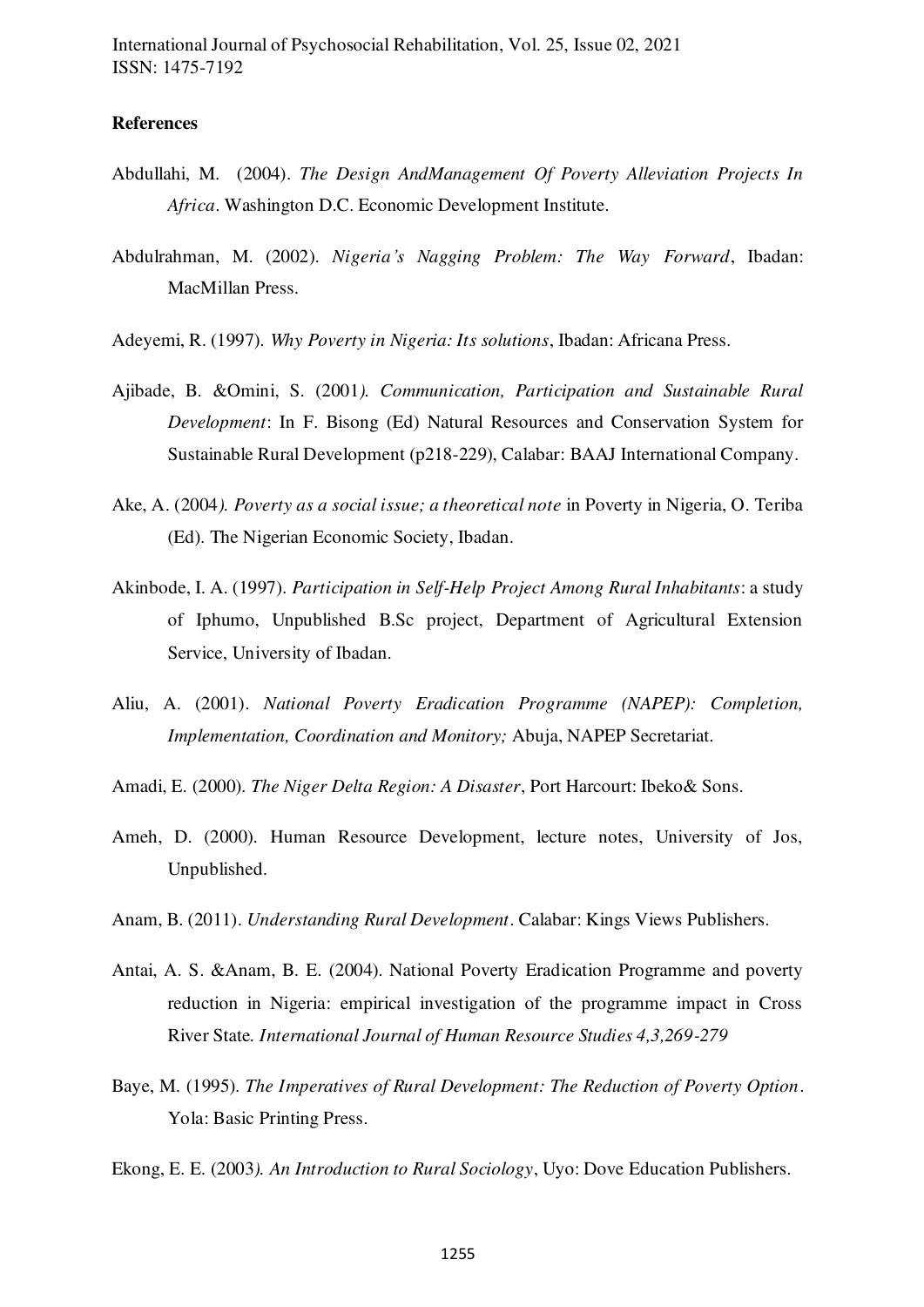- <span id="page-23-1"></span>Fajingbesi, A. A. &Uga, E. O. (2001*). Plans, Programmes and Poverty Alleviation Strategies in Nigeria*, In Integration of Poverty Alleviation Strategies into Plans and Programmes in Nigeria. NCEMA, Ibadan.
- <span id="page-23-3"></span> Federal Republic of Nigeria (2001*). A Blueprint ForThe Schema of National Poverty Eradication Programme (*NAPEP), Abuja.
- <span id="page-23-8"></span>Fukada-Parr. S. (2003). The human development paradigm: operationalizing Sen's ideas on capabilities. *Feminist Economics* 9, 2-3, 361-317.
- <span id="page-23-5"></span>Ihejiamaizu, E. (2002*). Sociology of Nigerian Rural Society*. Calabar: Ojies Production.
- <span id="page-23-6"></span>Idode, S. A. (1999). *Sociology of Poverty: A Quest for A New Horizon: A Blueprint for The Schema of National Poverty Eradication Programme (NAPEP),* Abuja.an: University Press.
- <span id="page-23-4"></span>Madubuike, B. (2001*). Strategies for Economic Recovery in Developing Economies*, Kaduna: Maijira Press.
- <span id="page-23-2"></span>Mbat, M. D. (2019). *Strategic Options for Poverty Reduction in Nigeria: a Comparative Analysis of Oron and UdungUko Local Government Areas of AkwaIbom state*, unpublished, M.Sc thesis, submitted to Department of Sociology, University of Calabar-Calabar, Nigeria.
- <span id="page-23-7"></span>McGillivary, M. (2008). *What Is Development*? In D. Kingsbury, J. Mckay, J. Hunt, M. McGillivray, and M. Clarke. (Eds.). International Development Issues, (pp. 21-50). London: Palgrave Macmillan.
- <span id="page-23-0"></span>Nemedia, P. (2000). *Poverty Reduction in Nigeria: Its Challenges*, Ibadan: Ibadan University Press.
- Njoku, Z. C. (2004*). Sustainable And Rural Development in Nigeria, A Challenge For Education In Science And Technology*: In Eboh, F. C., Okoye, U., and Ayache, D.(Eds). Rural Development In Nigeria: Concepts, Processes, and Prospects (185- 189), Enugu: Auto Publishers.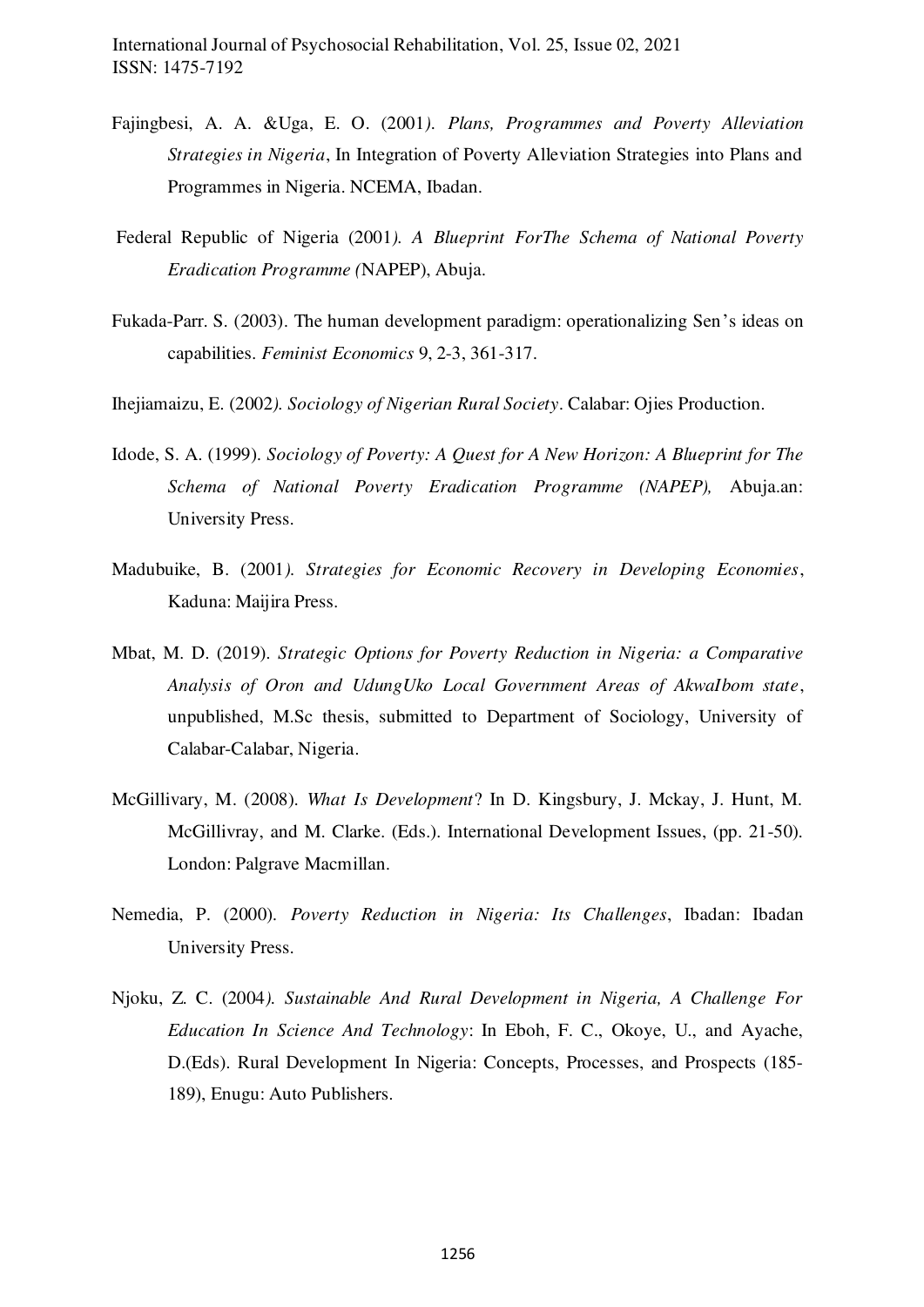- <span id="page-24-5"></span>Nkpoyen, F., Bassey, G. E.&Uyang, F. A. (2014). Health capital and poverty reduction in rural Cross River State, Nigeria. *International Journal of Education and Research, 2 (5), 357-372.*
- <span id="page-24-0"></span>Nkpoyen, F., Nkoyo, E.I. & Glory, E. B. (2013). Impediments to sustainable rural development in materially backward economy of Uyo local government area, AkwaIbom State, Nigeria. *Research Journal of Social Sciences and Management, 3(4), 49-60.*
- <span id="page-24-2"></span>Nkpoyen, F. &Bassey, G. E. (2012). Microlending as an empowerment strategy for poverty alleviation among women in the Yala local government area of Cross River State, Nigeria. *International Journal of Business and Social Science, 3(18), 233-241.*
- Nkpoyen, F., Bassey, G. E., &Uyang, F. A. (2014). Entrepreneurship, corruption and the challenge of development in Nigeria. *European Journal of Business and Social Sciences, 3 (3), 104-112.*
- <span id="page-24-1"></span>Nkpoyen, F. &Adalikwu, R. (2009). Community participation in rural development: a study of rural communities in AkwaIbom and Cross River states, Nigeria. *African Journal of Arts and Cultural Studies, 2(1), 105-111.*
- <span id="page-24-3"></span>Nwafor, O. I. (1999*). Economic Development Challenges in sub-Saharan Africa*. Enugu: Heinemann Press.
- <span id="page-24-6"></span>Nwosu, A. C. (2003*). Community NeedAndPatternOf Poverty Alleviation* Design, Calabar: Wusen Press.
- <span id="page-24-7"></span>Sen, A. K. (1990). *Development As Capability Expansion*. In Griffin, K. & J. Knight (Eds). Human Development And The International Development Strategy For The 1990s. (pp. 41-58). London: Macmillan.
- <span id="page-24-8"></span>Steeten, P. (1994*).* Human development: means and ends*. American Economic Review, 84, 2, 232-237*.
- <span id="page-24-4"></span>Obasi, M. (2001*). Economic and Social Issues in Nigeria*, Enugu: Heinemann Press.